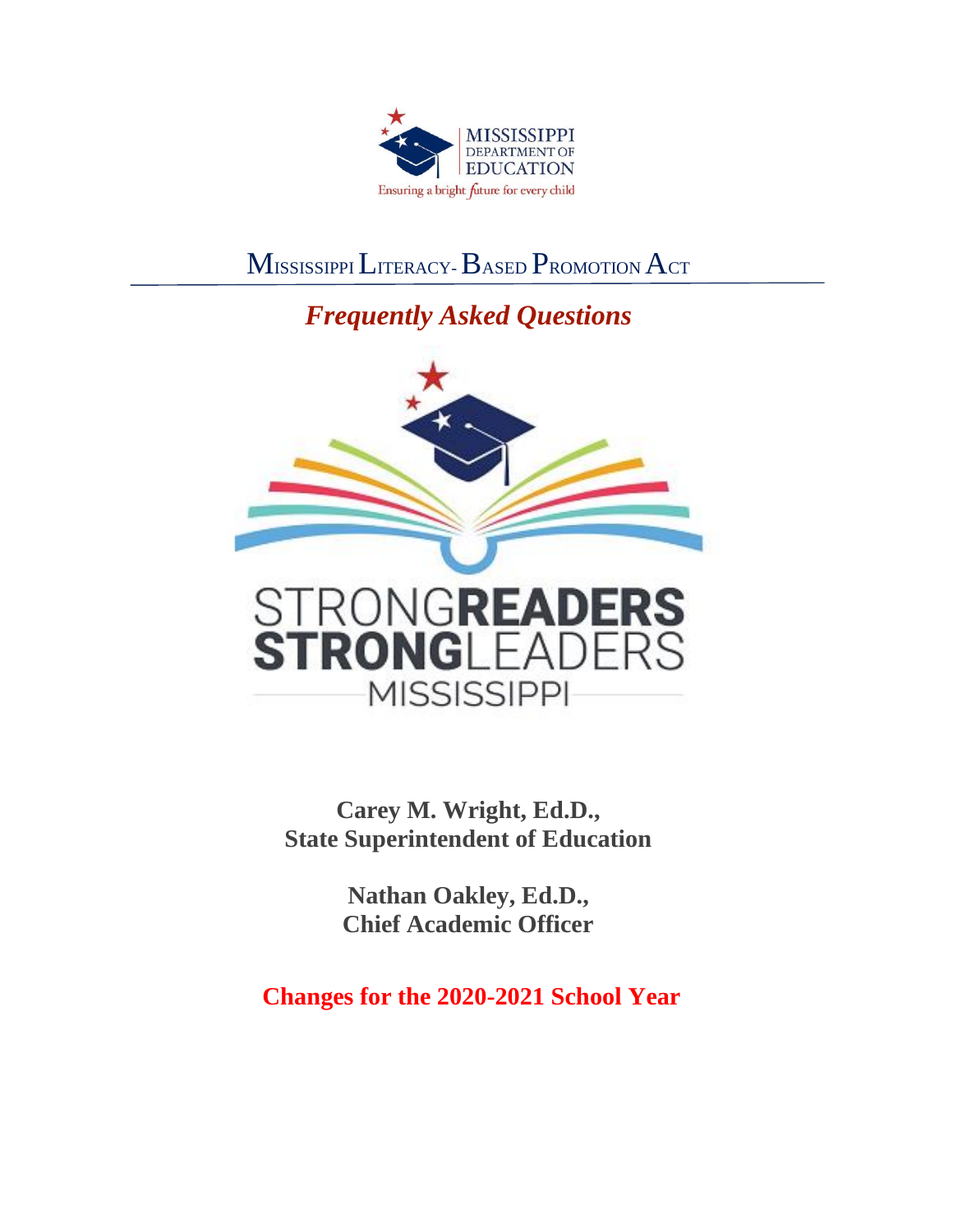## **Literacy-Based Promotion Act Frequently Asked Questions**

#### **Introduction**

During the 2016 legislative session, the *Literacy-Based Promotion Act* was amended to include the requirement of an Individual Reading Plan (IRP) for any student (K-3) who, at any time, exhibits a substantial deficiency in reading, as well as students who were promoted to

 $4<sup>th</sup>$  grade with a good cause exemption. According to Senate Bill 2157, Section 37-177-1:

Each public school student who exhibits a substantial deficiency in reading at any time, as demonstrated through performance on a reading screener approved or developed by the State Department of Education or through locally determined assessments and teacher observations conducted in Kindergarten and Grades 1 through 3 or through statewide end----of----year assessments or approved alternate yearly assessments in Grade3, must be given intensive reading instruction and intervention immediately following the identification of the reading deficiency. The intensive reading instruction and intervention must be documented for each student in an individual reading plan  $(25---35)$ .

The IRP serves as a tool for documenting intensive reading instruction and interventions for students with identified reading deficiencies. Each component of the IRP is crucial to the efficacy of the plan and student's success. The IRP has seven (7) components:

- (a) The student's specific, diagnosed reading skill deficiencies as determined (or identified) by diagnostic assessment data;
- (b) The goals and benchmarks for growth;
- (c) How progress will be monitored and evaluated;
- (d) The type of additional instructional services and interventions the student will receive;
- (e) The research-based reading instructional programming the teacher will use to provide reading instruction, addressing the areas of phonemic awareness, phonics, fluency, vocabulary and comprehension;
- (f) The strategies the student's parent is encouraged to use in assisting the student to achieve reading competency; and
- (g) Any additional services the teacher deems available and appropriate to accelerate the student's reading skill development.

It is important to note that multiple data points in addition to the effectiveness of Tier I instruction, which focuses on **all** students and involves implementation of evidence- based curriculum and instructional practices that align with state standards and **include**  differentiated instruction, must be considered when identifying students who need Tier II and Tier III supports.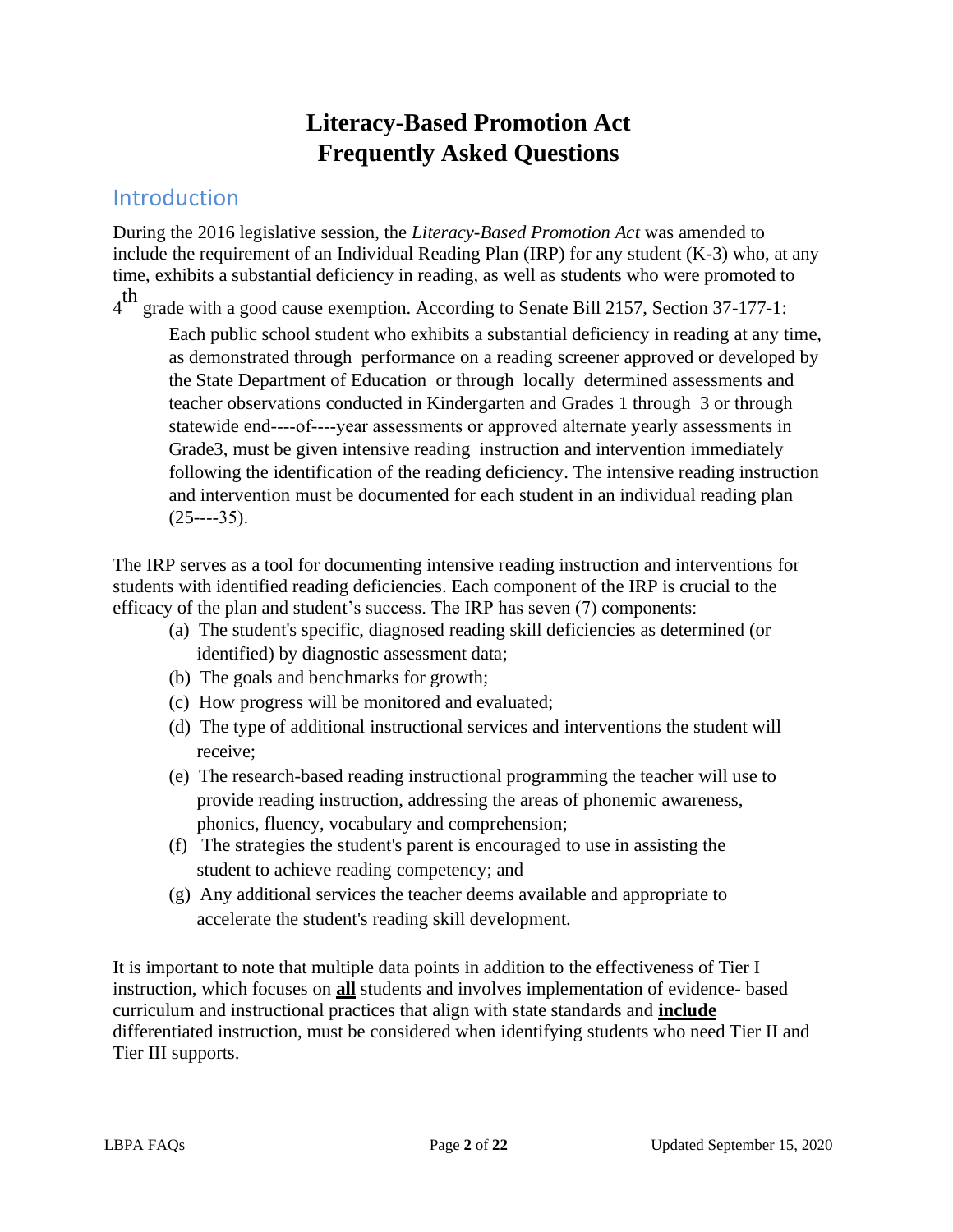**§ 37-177-11. Good Cause Exemption for promotion to grade 4 of student not meeting academic requirements** 

**A Third Grade student who does not meet the academic requirements for promotion to the Fourth Grade may be promoted by the school district only for good cause. Good Cause Exemptions for promotion are limited to the following students:** 

(a) Limited English proficient students who have had less than two (2) years of instruction in an English Learner program;

(b) Students with disabilities whose Individualized Education Program (IEP) indicates that participation in the statewide accountability assessment program is not appropriate, as authorized under state law;

(c) Students with a disability who participate in the state annual accountability assessment and who have an IEP or a Section 504 Plan that reflects that the individual student has received intensive remediation in reading for more than two (2) years but still demonstrates a deficiency in reading **or** previously was retained in Kindergarten or First, Second or Third Grade;

(d) Students who demonstrate an acceptable level of reading proficiency on an alternative standardized assessment approved by the State Board of Education; and

(e) Students who have received intensive intervention in reading for two (2) or more years but still demonstrate a deficiency in reading and who previously were retained in Kindergarten or First, Second or Third Grade for a total of two (2) years and have not met exceptional education criteria.

Questions and answers on the following pages are categorized alphabetically by topic as outlined below.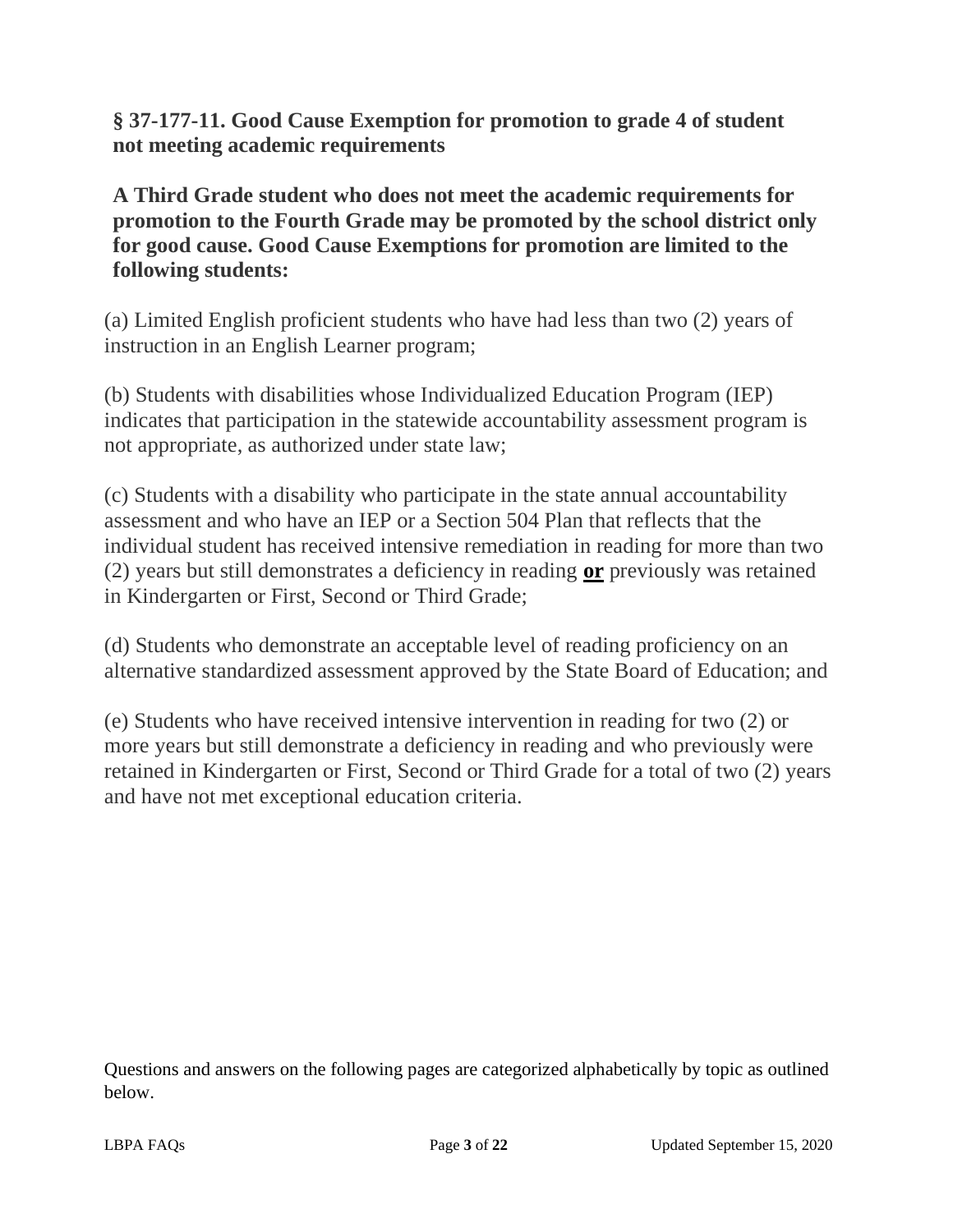#### **Contents**

| Accommodations                                     | 5              |
|----------------------------------------------------|----------------|
| Attendance                                         | 5              |
| Documentation                                      | 6              |
| Dyslexia                                           | 6              |
| English Learners (ELs)                             | $\overline{7}$ |
| General Information                                | $\overline{7}$ |
| High-Performing Teacher                            | 9              |
| Individualized Education Program (IEP)             | 10             |
| Opt-out                                            | 11             |
| <b>Parent Communication</b>                        | 11             |
| <b>Public Reporting</b>                            | 12             |
| <b>Reading Interventions</b>                       | 12             |
| Retention                                          | 14             |
| <b>Summer Program</b>                              | 14             |
| <b>Test Design</b>                                 | 15             |
| Transfer                                           | 15             |
| <b>Transition Class</b>                            | 16             |
| <b>Individual Reading Plan</b>                     | 16             |
| <b>English Learners</b>                            | 17             |
| <b>Formatting Requirements</b>                     | 17             |
| Individualized Education Program (IEP) and the IRP | 17             |
| Intensive Interventions                            | 18             |
| Kindergarten Students and the IRP                  | 18             |
| Maintaining Documentation                          | 18             |
| Multi-Tiered System of Supports (MTSS) and the IRP | 19             |
| <b>Parental Notification</b>                       | 19             |
| <b>Progress Monitoring</b>                         | 20             |
| <b>Substantial Reading Deficiency</b>              | 20             |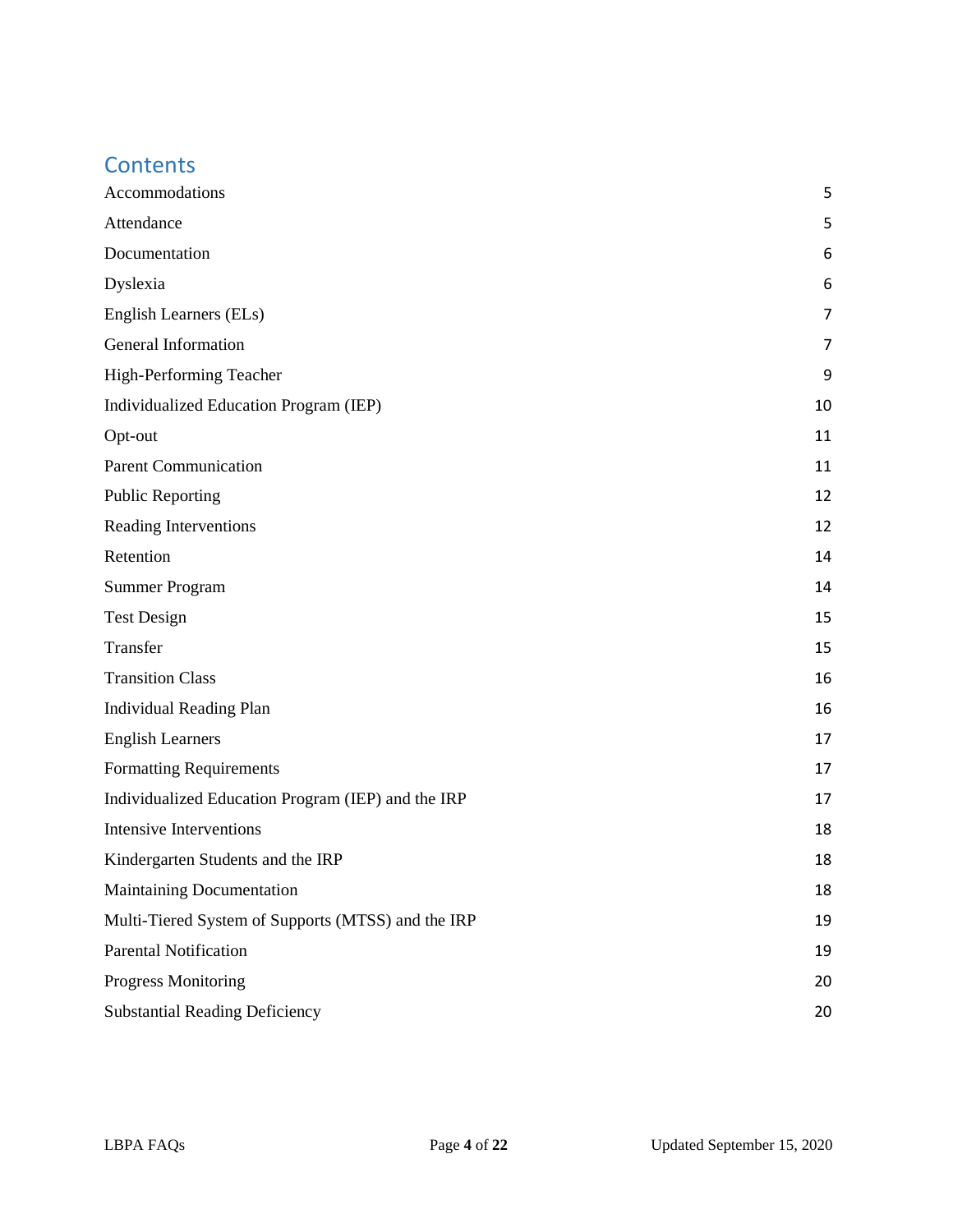#### <span id="page-4-0"></span>Accommodations

- **1. Will students with Individualized Education Program (IEP) read-aloud accommodations be allowed to use these on the Mississippi Assessment Program-English Language Arts (MAAP-ELA)?** No. The reading portion of the MAAP-ELA test assesses student's reading skills. Teachers cannot read the assessment to students.
- **2. Where can the accommodations list for the 3rd Grade assessments be found?** For the spring administration of the Grade 3 MAAP-ELA assessment, districts should use accommodations as indicated in the [2017 Mississippi Testing Accommodations Manual.](https://districtaccess.mde.k12.ms.us/studentassessment/Public%20Access/Special_Populations/Accommodations/Accommodation%20Manual-february%202017.pdf)
- **3. Are students with disabilities or English learners (ELs) allowed to test individually in order for students to read the test aloud?** Yes. This is an option available to all students. While the teacher cannot read the test to students, a student can be tested individually so the student can read the test aloud to himself/herself. This must be included in the school's test security plan, and the test administrator and proctor must both be present during that time.
- **4. Does the test need to be completed the same day?**  No, students must have an accommodation to test over multiple days. Please see Accommodation 25 in the [2017 Mississippi Testing Accommodations Manual.](https://districtaccess.mde.k12.ms.us/studentassessment/Public%20Access/Special_Populations/Accommodations/Accommodation%20Manual-february%202017.pdf)

## Alternative Assessment

**5. What is the alternative standardized assessment approved by the State Board of Education?** The alternate assessment will be the 3rd Grade Reading Alternative Assessment produced by Questar Assessment, Inc.

### <span id="page-4-1"></span>Attendance

- **6. How do schools address students with excessive absences?** School personnel should work with the school attendance officer to communicate attendance policies with parents and ensure that parents understand the consequences of a student not passing the 3rd Grade MAAP-ELA.
- **7. If a child is sick and misses the initial test period, will they have the opportunity to take the test during the retest window? If a student consistently misses the test window, will they be retained in third grade by default?** If the student is sick, they will take the test upon return during the designated testing window. A student who does not take the test nor the alternative assessment will be retained.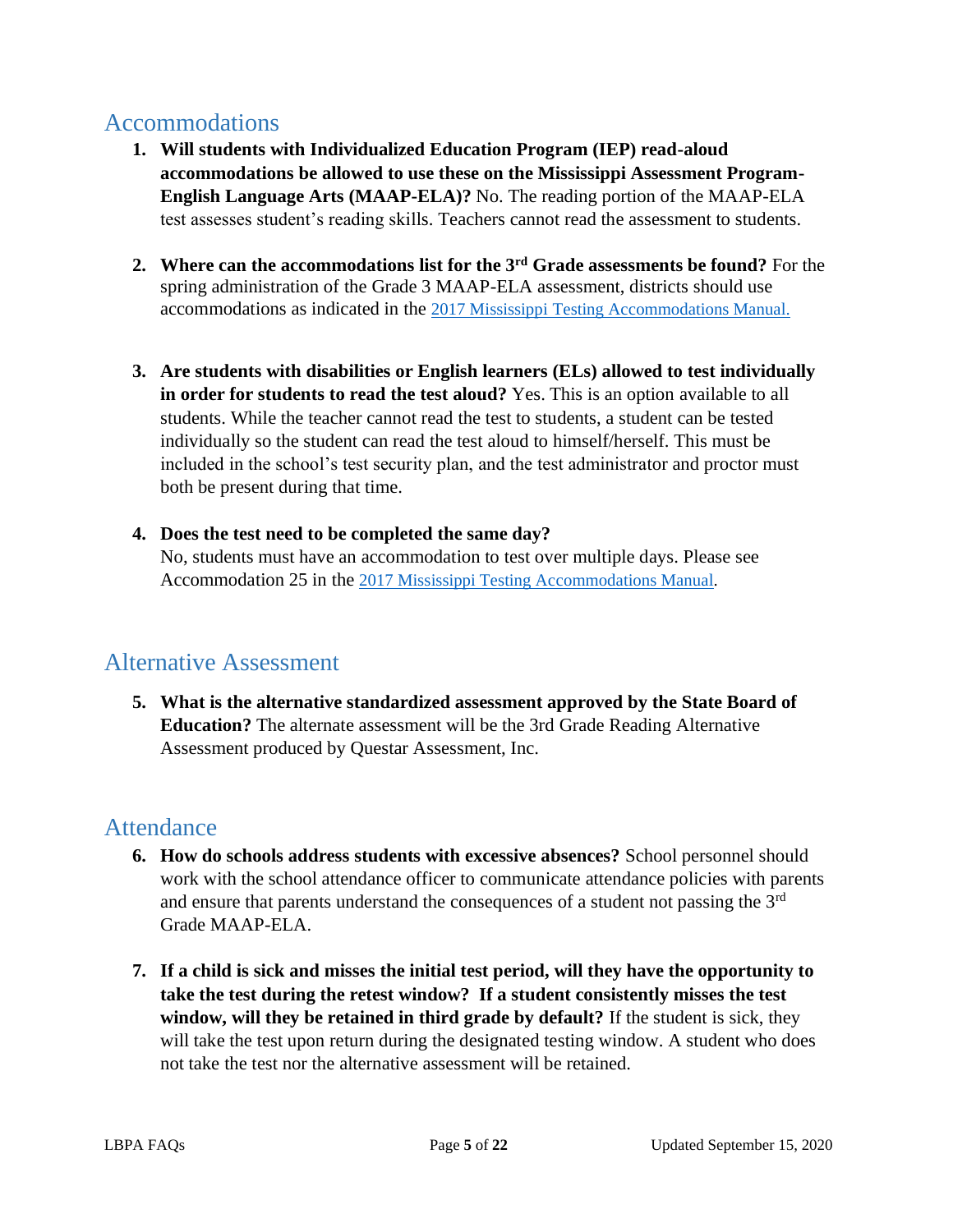#### <span id="page-5-0"></span>Documentation

- **8. Where can schools get the Individual Reading Plan Template?** This form is located in Appendix D of the [Mississippi Literacy Based Promotion Act Implementation Guide.](https://www.mdek12.org/sites/default/files/documents/OAE/Literacy/ResourcesForAdmin/revised-11-09-16-lbpa-implementation-guide_feb17_20170223084950_172860.pdf) The Individual Reading Plan template may also be found in the [MTSS Documentation](https://www.mdek12.org/sites/default/files/Offices/MDE/OAE/OEER/Intervention/MTSS%20Packet_Aug18.docx)  [Packet](https://www.mdek12.org/sites/default/files/Offices/MDE/OAE/OEER/Intervention/MTSS%20Packet_Aug18.docx) (Appendix E).
- **9. What documentation must be kept for intervention and Good Cause Exemptions?**  The forms that must be utilized are located in Appendices C, D, E and F of the [Mississippi Literacy Based Promotion Act Implementation Guide.](https://www.mdek12.org/sites/default/files/documents/OAE/Literacy/ResourcesForAdmin/revised-11-09-16-lbpa-implementation-guide_feb17_20170223084950_172860.pdf) The school/district will maintain forms and supporting documentation. This documentation may be kept electronically, but it must be readily available for review by the MDE. For the 2019-2020 school year, the State Board approved a waiver for GCE documentation. For Good Cause Exemptions C and E, the two (2) years of intervention requirements are reduced to one (1) year. In the GCE documentation packet, please indicate the student's grade level (K-3) during the 2019-2020 school year.
- **10. Who determines if intensive reading remediation has been delivered?** The district superintendent will determine if the documentation supports that intensive reading interventions have been provided in accordance with the Literacy Based Promotion Act requirements and accept or reject the principal's recommendation in writing.

## <span id="page-5-1"></span>Dyslexia

- **11. Will 3rd grade students who have an official diagnosis of dyslexia be allowed accommodations on the 3<sup>rd</sup> grade assessment?** Yes. On the 3<sup>rd</sup> Grade MAAP-ELA, the extended accommodation for MAAP is not a per-question extension. Extended time is allowable, but students must complete the assessment before 3:00 p.m. or the end of the school day, whichever occurs first. Students with a documented diagnosis of dyslexia will also be allowed accommodations 24 and 25 on the 3<sup>rd</sup> Grade MAAP-ELA which allows for testing over multiple sessions (#24) or multiple days (#25) (see the [2019](https://districtaccess.mde.k12.ms.us/studentassessment/Public%20Access/Statewide_Assessment_Programs/MAAP-Mississippi%20Academic%20Assessment%20Program/Assessment%20Guidance/MAAP%20Accommodation%20Guidance/Extended%20Time%20and%20Stopping%20Points/MAAP%20Spring%202019%20Accommodation%2023_25.pdf)  [Accommodation 25 Stopping Points and Extended Time Guidance](https://districtaccess.mde.k12.ms.us/studentassessment/Public%20Access/Statewide_Assessment_Programs/MAAP-Mississippi%20Academic%20Assessment%20Program/Assessment%20Guidance/MAAP%20Accommodation%20Guidance/Extended%20Time%20and%20Stopping%20Points/MAAP%20Spring%202019%20Accommodation%2023_25.pdf) and [2019](https://districtaccess.mde.k12.ms.us/studentassessment/Public%20Access/Statewide_Assessment_Programs/MAAP-Mississippi%20Academic%20Assessment%20Program/Assessment%20Guidance/MAAP%20Accommodation%20Guidance/Extended%20Time%20and%20Stopping%20Points/MAAP%20Spring%202019%20Accommodation%2023_25%20(1)%20_LBPA.pdf)  [Accommodation 25 Stopping Points and Extended Time Retest Guidance.](https://districtaccess.mde.k12.ms.us/studentassessment/Public%20Access/Statewide_Assessment_Programs/MAAP-Mississippi%20Academic%20Assessment%20Program/Assessment%20Guidance/MAAP%20Accommodation%20Guidance/Extended%20Time%20and%20Stopping%20Points/MAAP%20Spring%202019%20Accommodation%2023_25%20(1)%20_LBPA.pdf)
- **12. Will students with dyslexia be allowed to track the text as they read, highlight the text during the assessment, and have paper provided in order to manipulate words and decode?** Yes. Students are allowed to use a tracker if needed and may be provided paper to decode text. Highlighting text is available for the 3rd Grade MAAP-ELA assessment.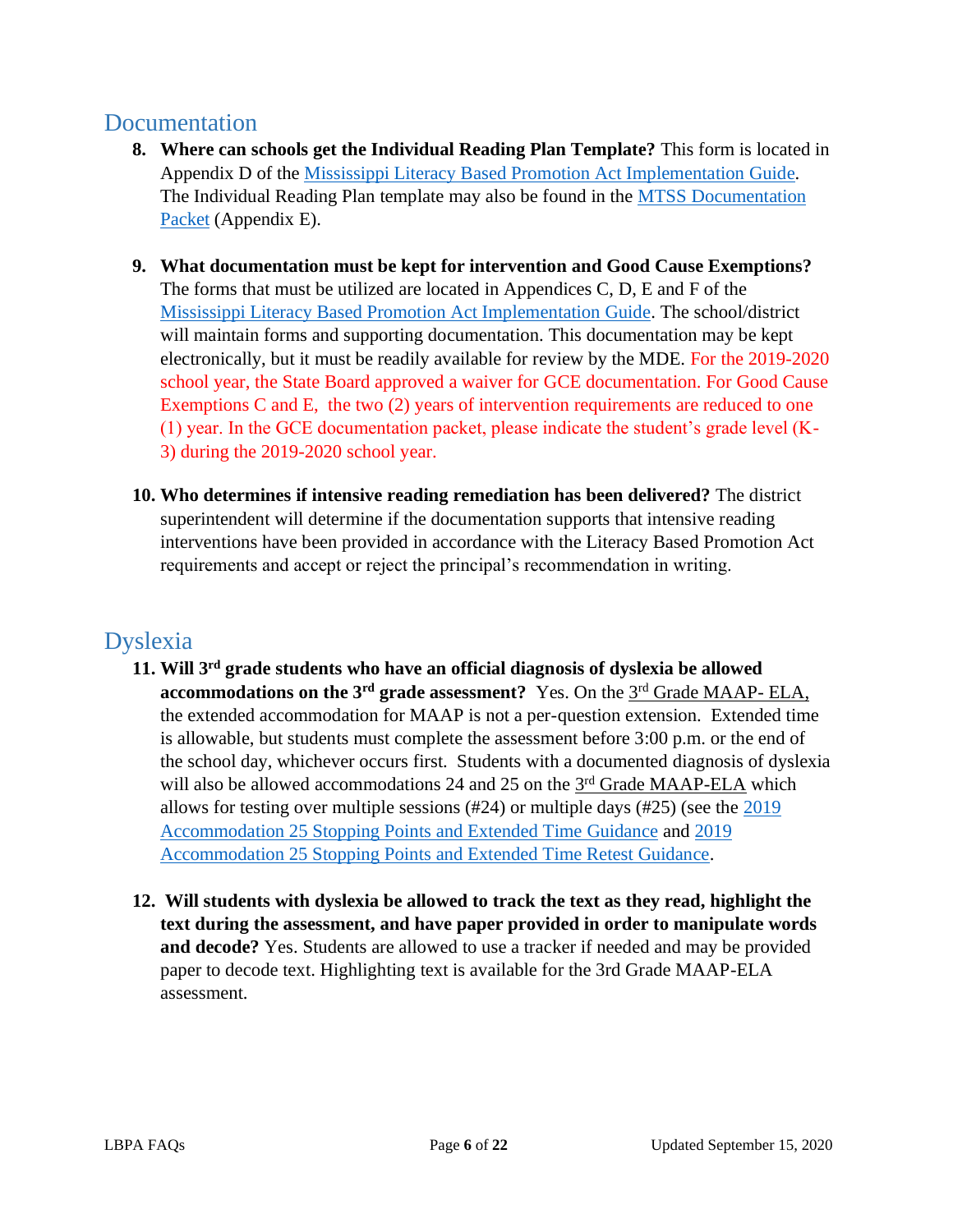### <span id="page-6-0"></span>English Learners (ELs)

- **13. Do English Learners (ELs) who have been in a school in the United States for two years or longer have to pass the 3rd Grade MAAP-ELA or the 3rd Grade Reading Alternative Assessment?** Yes. ELs who have been enrolled in a school in the United States for two calendar years or more must pass the  $3<sup>rd</sup>$  grade reading assessment for promotion. Please contact Sharon Prestridge if you have questions about determining two years of service.
- **14. If a student is officially identified as an English Learner and has not been retained, how would he or she qualify for a Good Cause Exemption?** Good Cause Exemption A addresses ELs and does not require prior retention to be applied. ELs must pass the 3rd grade reading assessment for promotion to be promoted to fourth grade unless they have had less than two years of instruction in an English language program. Please contact Sharon Prestridge if you have questions about determining two years of service.

#### <span id="page-6-1"></span>General Information

#### **15. How can a student meet the requirement of the Literacy Based Promotion Act?**

Students may meet promotion requirements of the LBPA by:

- earning a "met LBPA requirements" (level 3 or above) on the multiple-choice portion of the 3rd Grade MAAP-ELA Assessment.
- achieving a "met LBPA requirements" (level 3 or above) on either of the two retest opportunities on the 3rd Grade Reading Alternative Assessment. \*
- achieving a composite score of Level 3 or higher on the 3rd Grade MAAP-ELA Assessment after the writing is scored. \*

\*Please note these methods of promotion are considered Good Cause Exemption D.

#### **16. How can a student be promoted for Good Cause Exemption D?**

- Students achieving a "met LBPA requirements" (level 3 or above) on either of the two retest opportunities on the 3rd Grade Reading Alternative Assessment.
- Students achieving a composite score of Level 3 or higher on the 3rd Grade MAAP-ELA Assessment after the writing is scored.
- **17. If a student receives a "met LBPA requirements" on the Reading portion of the initial test but scores a Level 2 once the writing has been scored, can the student still be promoted?** Yes, the student met the requirements of the LBPA on the Reading portion of the initial test.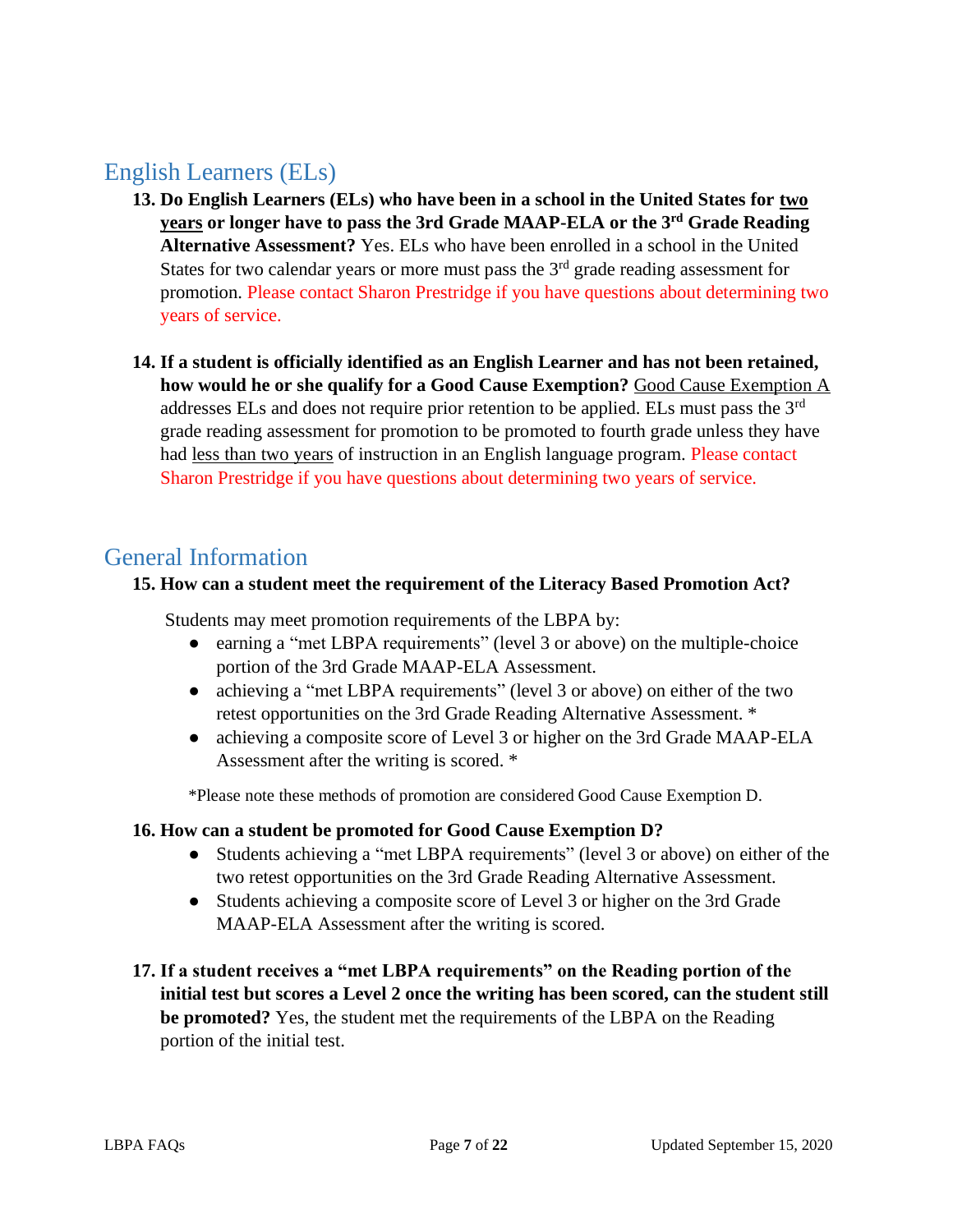- **18. What is the pass/fail cut score for the 3rd Grade MAAP-ELA?** Students will be required to score at or above Level 3 on the online reading portion of the 3rd Grade MAAP-ELA.
- **19. Is there a timeline for requesting a Good Cause Exemption (A, C, or E)?** Schools should apply for Good Cause Exemptions after the initial test results determine that students did not pass the assessment. Therefore, a student who qualifies for a Good Cause Exemption A, C, or E should not take the alternative assessment. Passing the alternative assessment is Good Cause Exemption D.
- **20. What is the difference between Good Cause Exemption for general education students and students with disabilities?** Students with an IEP must have received two years of intensive reading intervention **or** have been retained at least once in Kindergarten, First, Second, or Third Grade – **Good Cause Exemption C**. General education students must have received two years of intensive reading intervention and have been retained two years total in Kindergarten, First, Second, or Third Grade – **Good Cause Exemption E**. For the 2019-2020 school year, the State Board approved a waiver for GCE documentation. For Good Cause Exemptions C and E, the two (2) years of intervention requirements are reduced to one (1) year. In the GCE documentation packet, please indicate the student's grade level (K-3) during the 2019-2020 school year.
- **21. Who makes the final decision about Good Cause Exemptions?** The superintendent makes the final decision about Good Cause Exemptions. Prior to this decision, the teacher submits documentation to the principal. The principal shall review and discuss the recommendations with the teacher and parents and make a determination as to whether or not the student should be promoted based on requirements set forth in this chapter. If the principal determines that the student should be promoted, based on the documentation provided, the principal must make the recommendation in writing to the school district superintendent, who, in writing, may accept or reject the principal's recommendation.
- **22. How does a teacher know whether to submit a Good Cause Exemption (A, B, C, or E)?** If the student fails the first test and meets one of the Good Cause Exemption criteria (A, C, or E), then an exemption should be requested. Good Cause Exemption B does not require the student to take the 3<sup>rd</sup> grade MAAP-ELA assessment. Good Cause Exemption D cannot be requested until the student passes the alternative assessment.
- **23. How does a school address students who have failed two years or more, and who have failed the 3rd grade reading assessment for promotion but did not qualify for a Good Cause Exemption?** This student should have received Tier III intervention and possibly a referral for a comprehensive assessment. If the student has been retained two or more years and has received intensive reading intervention, as required by State Board Policy Chapter 41, Rule 41.1, the student will qualify for Good Cause Exemption E.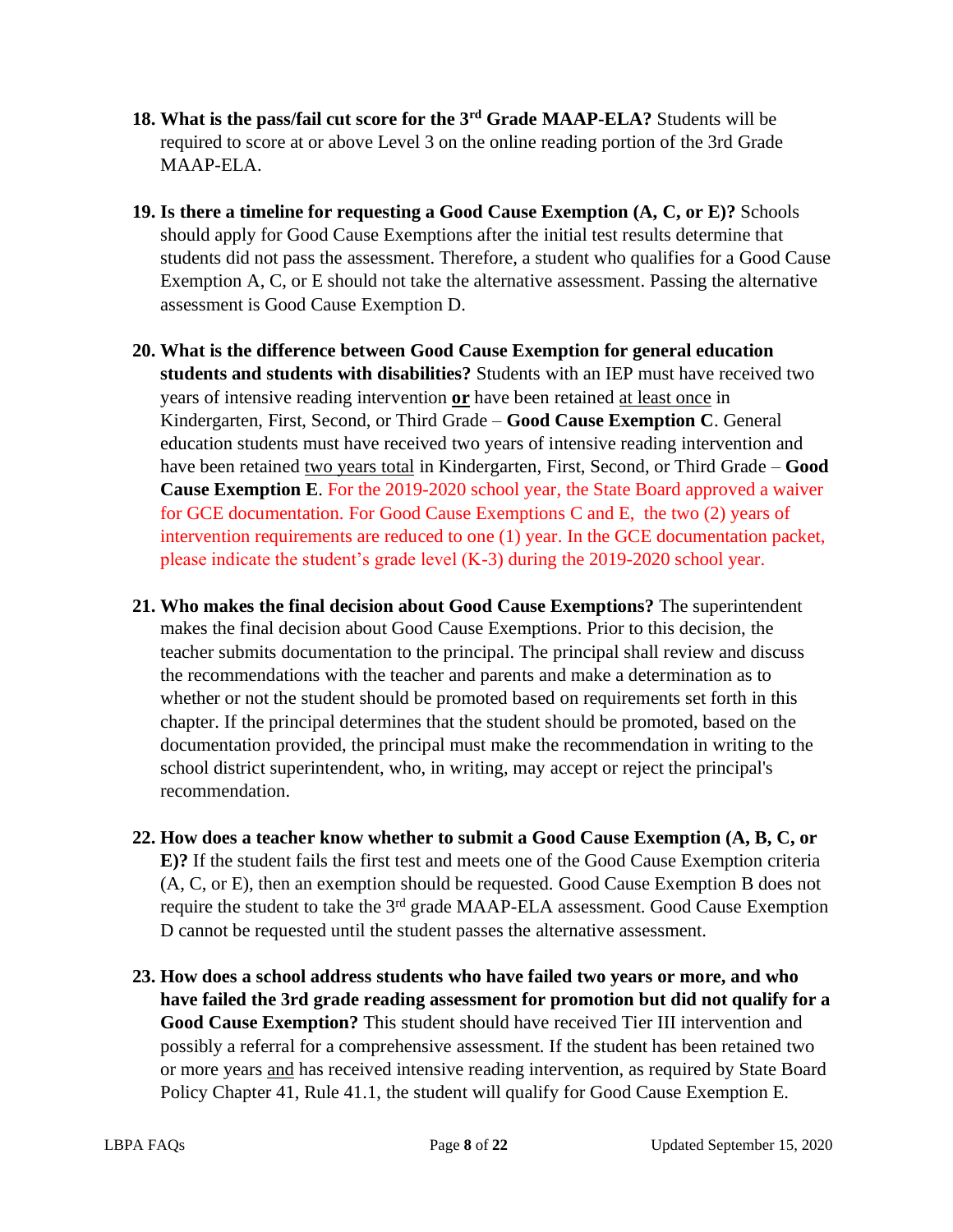- **24. For clarity, can two (2) years of retention include an impending retention during the current third-grade year?** No. The "impending retention" does not count. The two years of retention must have taken place prior to the current school year.
- **25. In MSIS, students that passed the 3rd grade retest in June are populating as 20 day students. Should districts consider these students as 20 day students and follow protocol? These students will need an IRP in 4th grade, so will that suffice as their reason for being considered 20 day students?** In this situation, the student is promoted to fourth grade under Good Cause Exemption (D) because they passed the retest in June. This student should be considered a 20 day student. The district should conduct a 20 day meeting to decide what level of intervention support is needed for this student. They will need an IRP, but they may also need intensive interventions at Tier III.
- **26. Are Kindergarteners required to take the Kindergarten Readiness Assessment and the K-3 Screener?** The K-3 Universal Screener and Kindergarten Readiness Assessment are both required for Kindergarten, as they are both required by MS codes/State Board policy. If districts use Renaissance as their screener, then the Kindergarten Readiness Assessment suffices as the BOY and EOY universal screener since the Kindergarten Readiness Assessment is STAR Early Literacy. If districts do not use Renaissance, the Kindergarten Readiness and the Universal Screener must both be given.

| <b>REQUIRED SCREENERS AND ASSESSMENTS</b><br>Grades PK-3 |              |   |                 |                 |                 |
|----------------------------------------------------------|--------------|---|-----------------|-----------------|-----------------|
| <b>Screener</b>                                          | <b>PK</b>    | К | 1 <sup>st</sup> | 2 <sub>nd</sub> | 3 <sup>rd</sup> |
| <b>Universal Screener</b>                                |              | ✓ | $\checkmark$    | ✓               |                 |
| <b>Dyslexia Screener</b>                                 |              | ✓ | $\checkmark$    |                 |                 |
| <b>Brigance</b>                                          | ✓            |   |                 |                 |                 |
| Kindergarten Readiness Assessment                        | $\checkmark$ | ✓ |                 |                 |                 |
| Mississippi Academic Assessment Program                  |              |   |                 |                 |                 |

### <span id="page-8-0"></span>High-Performing Teacher

**27. What constitutes a high-performing teacher? Is this determined by state assessment scores, promotion/retention rate, etc.?** A high-performing teacher is selected by the principal based upon successful student achievement (through the use of current and past assessment data) and classroom observation.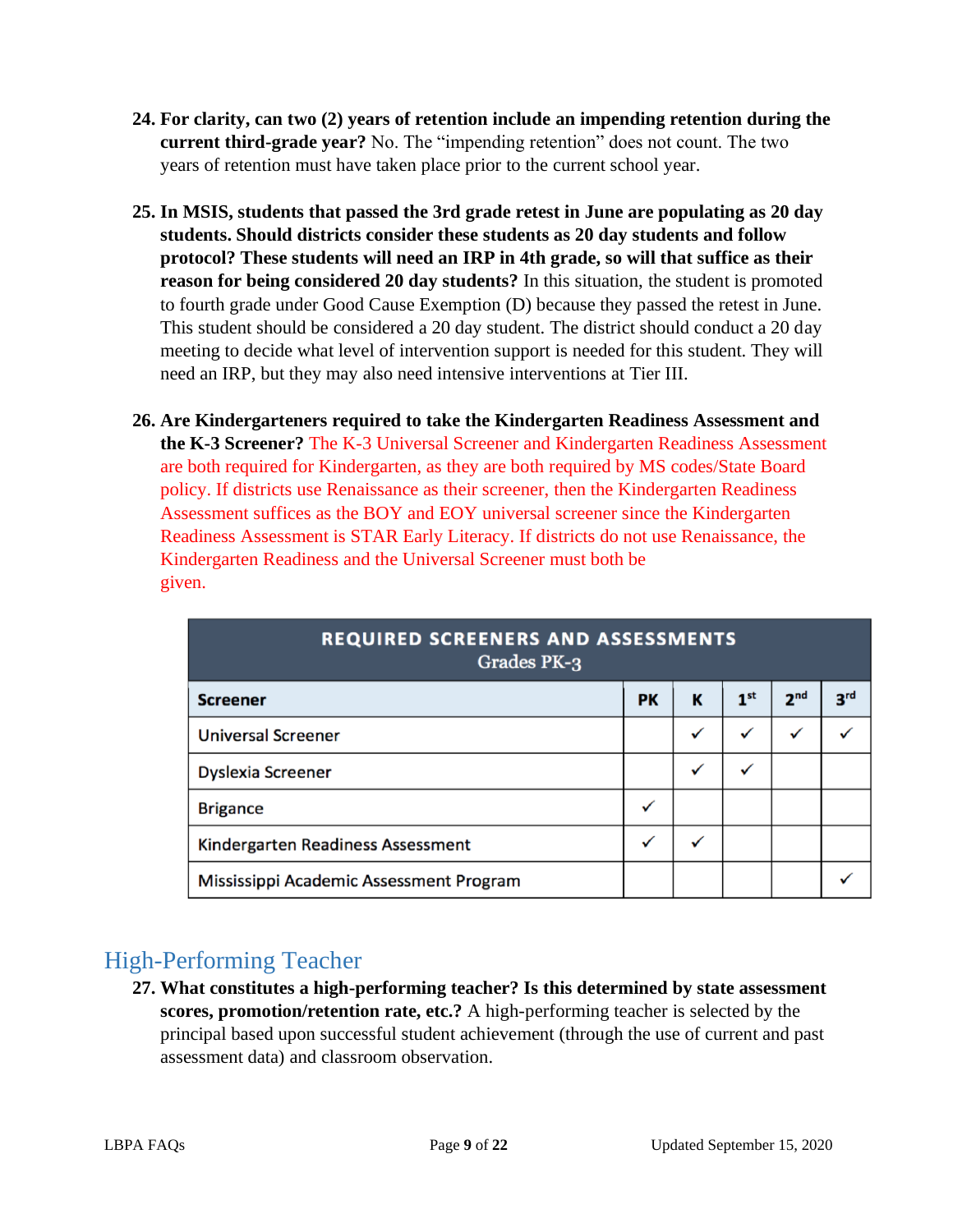### <span id="page-9-0"></span>Individualized Education Program (IEP)

- **28. What is the role of the IEP Committee in Good Cause Exemptions?** An IEP Committee can decide services that impact the student's least restrictive environment (LRE) placement. The student must either pass the  $3<sup>rd</sup>$  Grade MAAP-ELA,  $3<sup>rd</sup>$  Grade Reading Alternative Assessment, or qualify for a Good Cause Exemption to be promoted to the Fourth Grade.
- **29. If an IEP Committee makes the decision to place a child in the next grade, does the Literacy-Based Promotion Act override the committee's decision?** Yes. The IEP Committee cannot override the requirements of state law. The *Individuals with Disabilities Education Act* (IDEA) does not address grade placement. Grade promotion and/or retention are not the same as "placement." Placement is the program of services (specially-designed instruction)—i.e. regular education, self-contained, residential placement, day treatment, homebound, etc. The establishment of promotion or retention is governed by local/state-level policy.
- **30. Can students who have an IEP that reflects a single eligibility of Language/Speech and who have been retained one year qualify for a Good Cause Exemption?** Yes. They are students with an IEP and can be promoted under the Good Cause Exemption C. Students with an IEP must have had one year of retention or have had two years of intensive reading intervention. For the 2019-2020 school year, the State Board approved a waiver for GCE documentation. For Good Cause Exemptions C, the two (2) years of intervention requirements are reduced to one (1) year. In the GCE documentation packet, please indicate the student's grade level (K-3) during the 2019-2020 school year.
- **31. Would a third grade student with a disability who has not been retained be eligible for Good Cause Exemption?** Yes. Students with a disability who participate in the state annual accountability assessment and who have an IEP or a Section 504 Plan that reflects that **the individual student has received intensive remediation in reading for more than two (2) years** but still demonstrates a deficiency in reading **or** previously was retained in Kindergarten, First, Second or Third Grade may qualify for Good Cause Exemption C. For the 2019-2020 school year, the State Board approved a waiver for GCE documentation. For Good Cause Exemptions C, the two (2) years of intervention requirements are reduced to one (1) year. In the GCE documentation packet, please indicate the student's grade level (K-3) during the 2019-2020 school year.
- **32. If a student becomes eligible for special education during third grade, has never been retained, has only received intensive intervention during third grade, would he/she qualify for a Good Cause Exemption?** No. The student will not qualify for a Good Cause Exemption because the student has not met the requirements of having two (2) years of documented intensive interventions. For the 2019-2020 school year, the State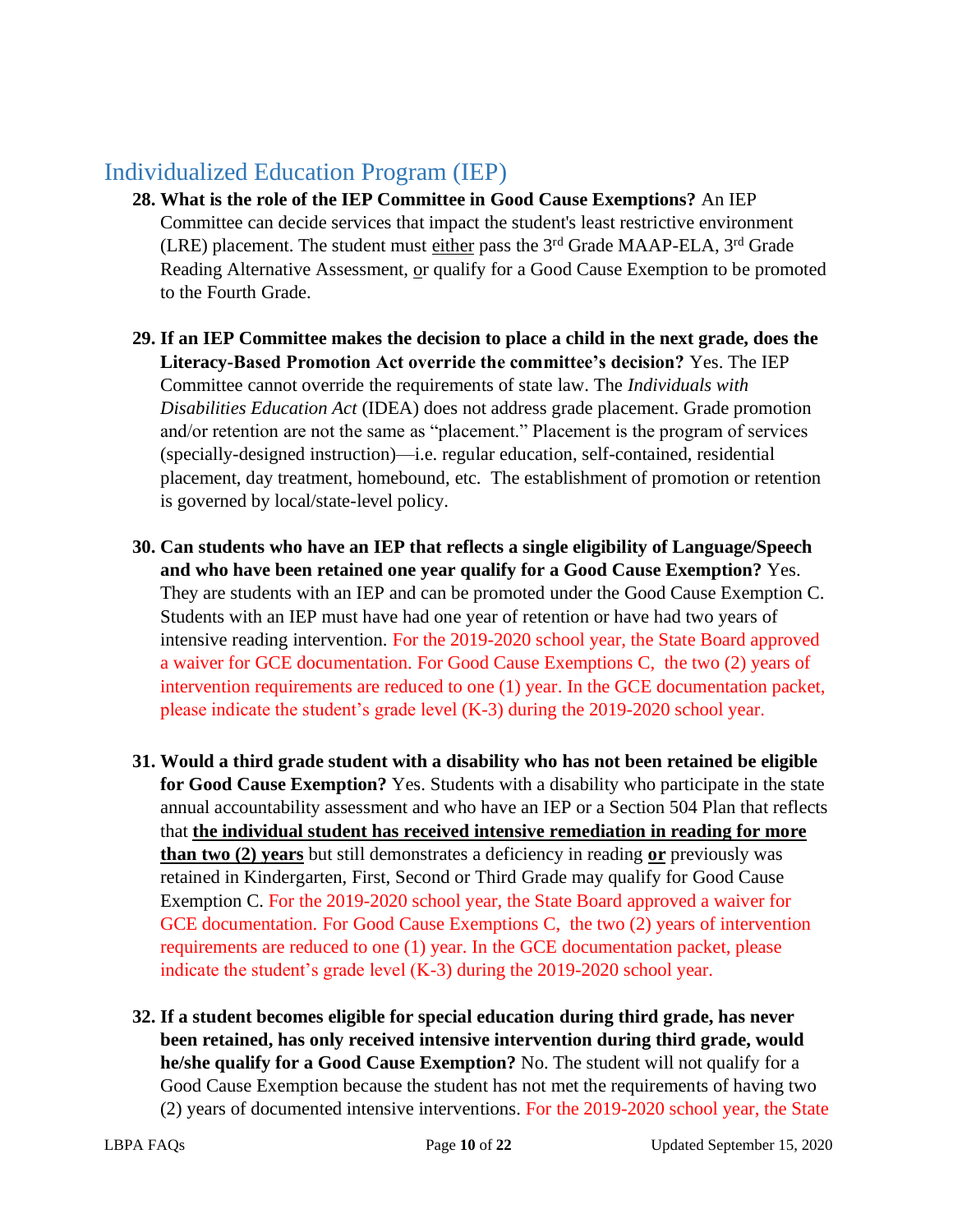Board approved a waiver for GCE documentation. For Good Cause Exemptions C, the two (2) years of intervention requirements are reduced to one (1) year. In the GCE documentation packet, please indicate the student's grade level (K-3) during the 2019- 2020 school year.

- **33. Do students with disabilities who are NOT significantly cognitively disabled (SCD) have to be retained to qualify for a Good Cause Exemption if they have had two years of intensive reading intervention?** No. A student with a disability must have had two years of intervention OR have been retained for one year to qualify for a Good Cause Exemption. For the 2019-2020 school year, the State Board approved a waiver for GCE documentation. For Good Cause Exemptions C, the two (2) years of intervention requirements are reduced to one (1) year. In the GCE documentation packet, please indicate the student's grade level (K-3) during the 2019-2020 school year.
- **34. If a student initially qualifies as a child with a disability under IDEA at any time during their third grade year, would the student then be eligible for the special education Good Cause Exemption?** Yes. If the student has an IEP and meets the additional requirements under Good Cause Exemption C, then the school would adhere to the special education requirements for Good Cause Exemptions for a student with an IEP. The exemption can only be applied once the IEP is in place for the student.
- **35. If a student is coded in MSIS as a "56" in a self-contained classroom but age-wise would be a third grade peer, should they be given the 3rd Grade MAAP-ELA?** Yes. Students who are coded 56 are assigned an assessment grade-level as determined by peer age/peer grade according to the student's age on September 1 of the current academic school year.
- **36. Does a student who has been determined SCD have to take the 3rd Grade MAAP-ELA?** No. Students classified as SCD are not required to take the 3rd Grade MAAP-ELA. These students will qualify under Good Cause Exemption B.

#### <span id="page-10-0"></span>Opt-out

**37. What can schools share with parents who are refusing for their students to participate in the 3rd Grade MAAP-ELA statewide accountability assessment?** In accordance with state laws (MS Code 37-177-9) and (MS Code 37-16-3), the **3rd Grade MAAP-ELA** is required for promotion to fourth grade.

#### <span id="page-10-1"></span>Parent Communication

**38. Will meetings be scheduled with parents of students being considered for a Good Cause Exemption?** The principal, teacher, and parent should work collaboratively to schedule an initial meeting to discuss the identified reading deficiency. An additional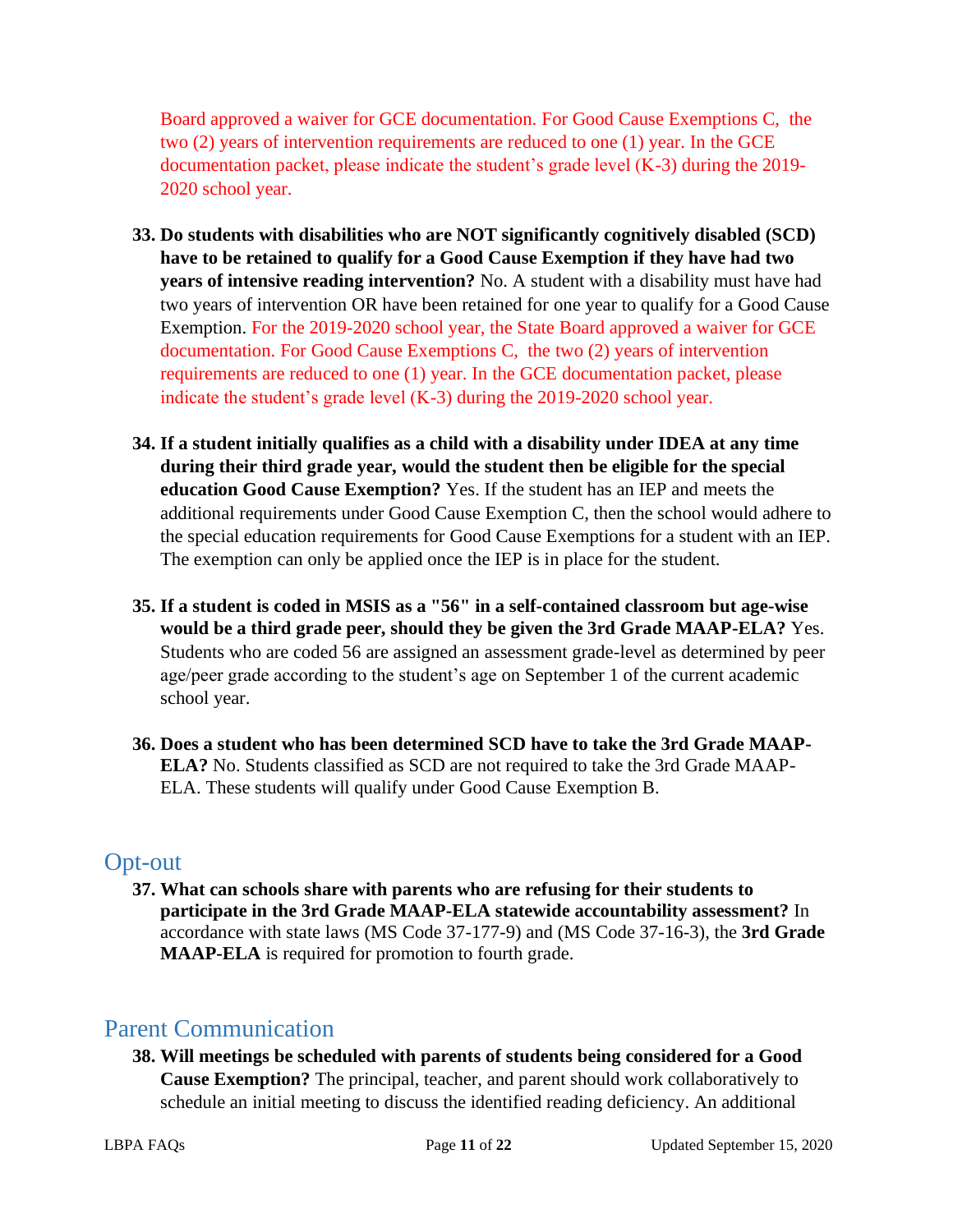meeting and written notification should occur once there is a final decision on the Good Cause Exemption. Parents are to be involved throughout the process.

### <span id="page-11-0"></span>Public Reporting

- **39. How will districts report the number and percentage of students who are retained and/or did not pass as a result of the 3rd grade MAAP-ELA?** Schools will enter promotion and retention data and Good Cause Exemption data in MSIS. A report will be generated by the MDE and shared with districts for publication in local newspapers. For the 2019-2020 school year, the State Board approved a waiver for reporting.
- **40. How will data for small groups of students be reported?** For small groups of students, the published reports will protect student identity in accordance with Family Educational Rights and Privacy Act (FERPA) guidance.
- **41. For a student who meets a Good Cause Exemption, will there be a requirement to note this or provide documentation to MDE?** Yes. Status of Good Cause Exemption will be reported electronically through MSIS. The school/district will maintain forms and supporting documentation for Good Cause Exemption determinations. The completed Good Cause Exemptions Summary Form, located in Appendix E of the LBPA Implementation Guide, must be placed in the student's cumulative record. Supporting intervention documentation may be kept electronically, but it must be readily available for review by the MDE.

### <span id="page-11-1"></span>Reading Interventions

- **42. Are students who did not pass the 3rd grade Reading Assessment required to have intensive interventions in addition to their core reading block instruction?** Yes**,** the Literacy Based Promotion Act requires a minimum of 90 minutes of daily core reading instruction during regular school hours. It is **recommended best practice** that the ninety (90) minutes be uninterrupted, but it is not required to be delivered consecutively by law. Students not promoted to 4<sup>th</sup> grade should also receive intensive instructional services, progress monitoring measures, and supports to remediate the identified areas of reading deficiency in addition to core reading instruction. For the 2020-2021 school year, refer to the suggested schedule included in the [Virtual Literacy Instruction Guide for K-5](https://www.mdek12.org/sites/default/files/Offices/MDE/OAE/OEER/Literacy/virtual_literacy_instruction_guide_for_k-5_teachers.pdf)  [Teachers.](https://www.mdek12.org/sites/default/files/Offices/MDE/OAE/OEER/Literacy/virtual_literacy_instruction_guide_for_k-5_teachers.pdf)
- **43. What suggested supports should be provided to 3rd grade students not promoted to**  4<sup>th</sup> grade? As outlined in the student's Individual Reading Plan, 3<sup>rd</sup> grade students not promoted to 4<sup>th</sup> grade should be provided 90 minutes of core reading instruction, scientifically based researched instruction that includes phonemic awareness, phonics, fluency, vocabulary, and comprehension and other strategies prescribed by the school district, which may include but are not limited to: (1) Small group instruction; (2) Reduced teacher-student ratios; (3) Tutoring in scientifically based reading services in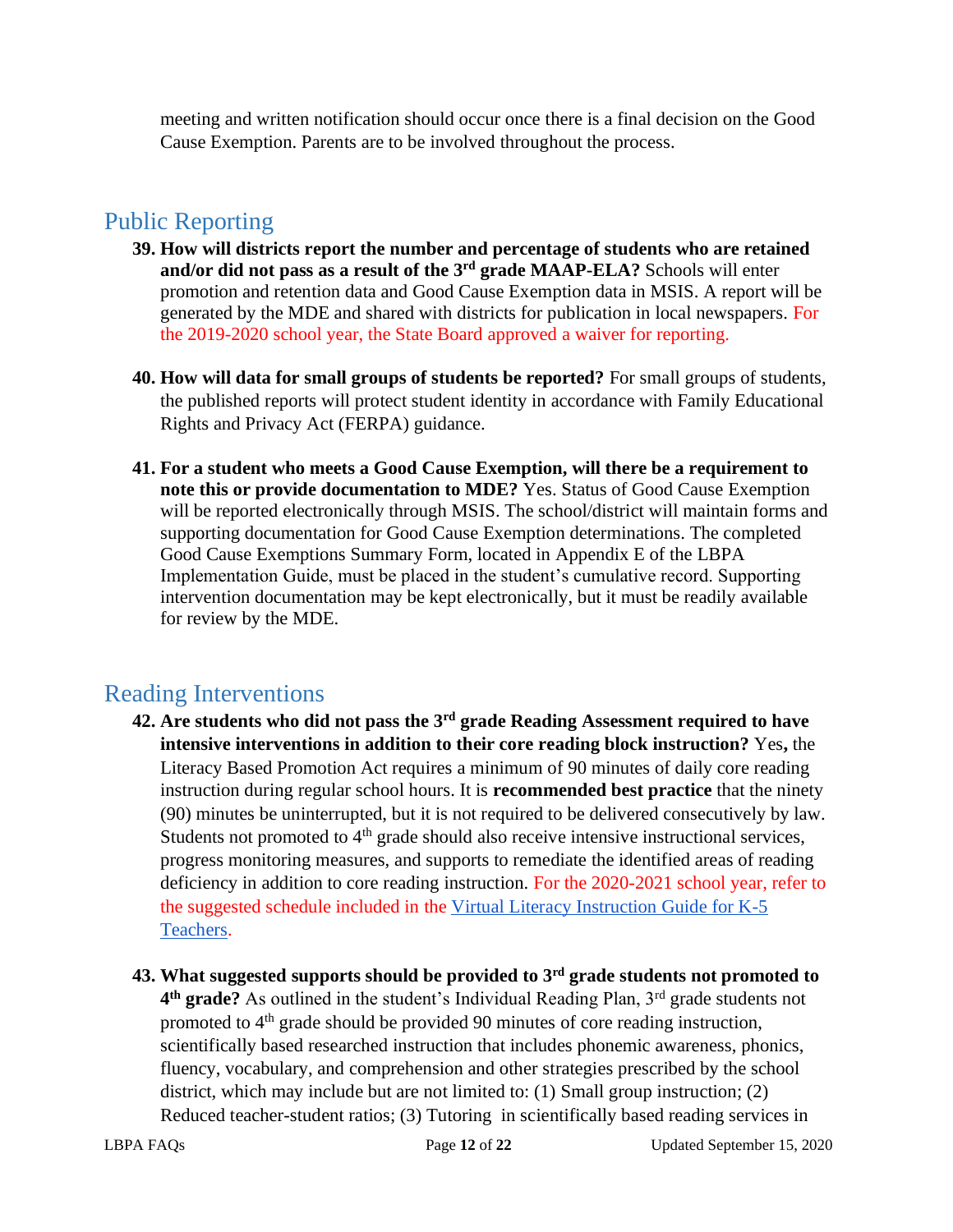addition to the regular school day; (4) The option of transition classes; (5) Extended school day, week, or year; and (6) Summer reading camps. For the 2020-2021 school year, refer to the suggested schedule included in the [Virtual Literacy Instruction Guide](https://www.mdek12.org/sites/default/files/Offices/MDE/OAE/OEER/Literacy/virtual_literacy_instruction_guide_for_k-5_teachers.pdf)  [for K-5 Teachers.](https://www.mdek12.org/sites/default/files/Offices/MDE/OAE/OEER/Literacy/virtual_literacy_instruction_guide_for_k-5_teachers.pdf)

- **44. Where can we find sources for scientifically-based reading research?** The following sources may be considered when identifying resources to support literacy instruction:
	- The National Reading Panel Report (2000)
	- International Dyslexia Association Standards for Teachers of Reading
	- What Works Clearinghouse: Foundational Skills to Support Reading for Understanding in K-3
	- International Literacy Association Standards (2010)
- **45. What qualifies as two (2) years of "intensive reading instruction"?** Intensive reading instruction is direct, explicit, systematic instruction that addresses the reading deficiency that has been identified and that is delivered with integrity and fidelity. Intensive reading instruction must be documented for two school years.
- **46. Could two years of being in the special education system prior to third grade be considered as two years of reading intervention?** Not necessarily. If a student's IEP addresses reading difficulties and includes specific goals that address those difficulties, then the IEP and progress monitoring of current goals will be considered as documentation of intervention. However, if the student's IEP does not address reading difficulties then the IEP cannot serve as Intervention documentation.
- **47. Would after-school tutoring be considered a Good Cause Exemption intervention?**  After-school tutoring provided at a school can be considered only if it adheres to the MTSS-RTI Tier III requirements, is coordinated by the school, is provided at no cost to the parent, and is documented in the student's cumulative record.
- **48. How does a school document reading interventions for a student with an IEP?** The documentation of IEP and individual student reading goals qualifies as reading interventions. The general education and special education teacher should work collaboratively to implement, and progress monitor as indicated in the IEP.
- **49. Can the documented intensive reading interventions come from the resource classroom or do they have to come from the general education setting with or without special education support?** The documented intensive reading interventions may come from the resource teacher, general education teacher, or a combination of both.
- **50. Are Tier II interventions considered intensive interventions?** No. Tier II interventions are not considered intensive interventions.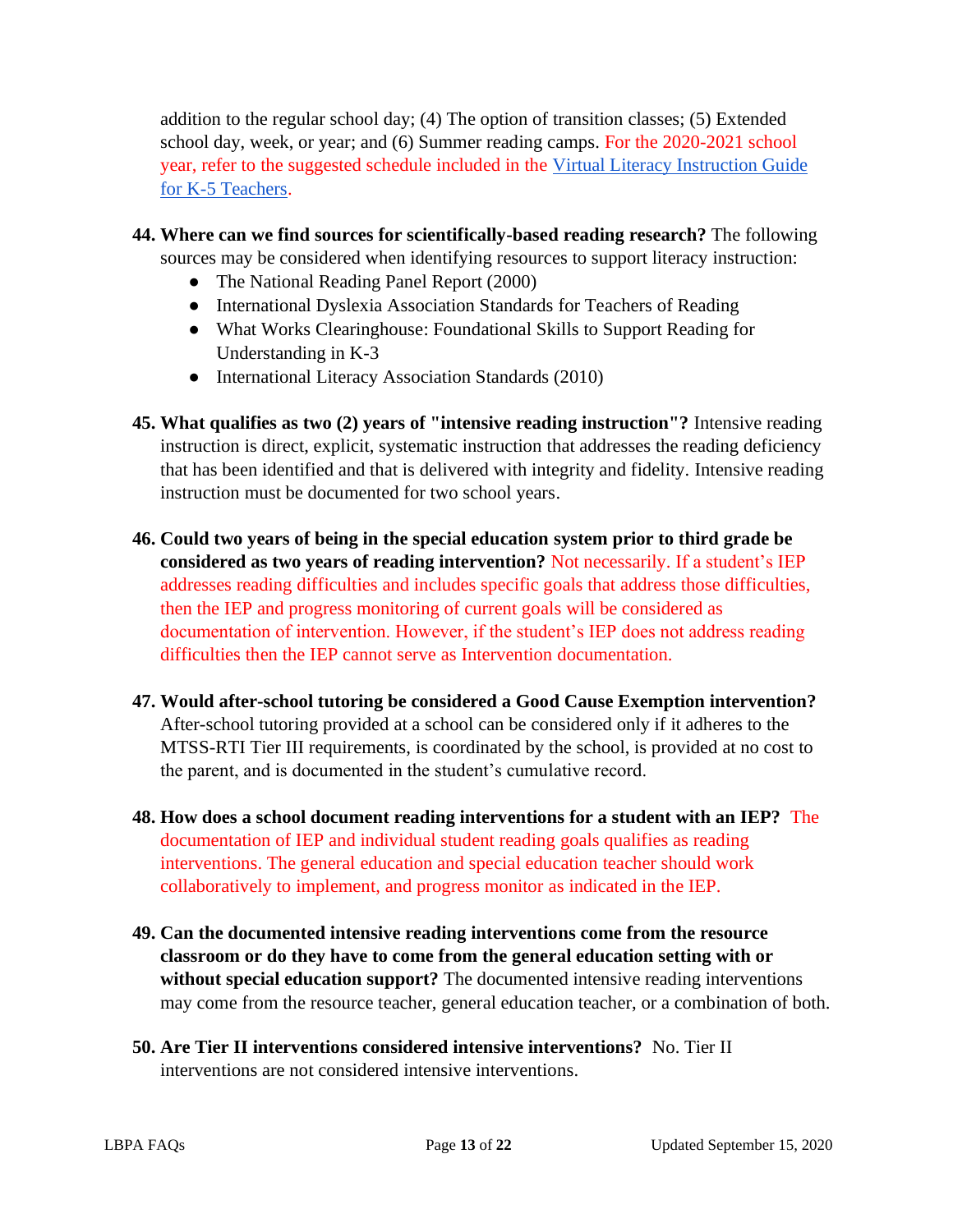- **51. Do students have to be in Tier III to get a Good Cause Exemption C or E?** Yes. Students in general education must be receiving Tier III intensive intervention in reading.
- **52. Is there a guideline to use to determine which of our students are not meeting the benchmark for universal screeners?** Please refer to the [IRP and Intervention Guidance](https://www.mdek12.org/sites/default/files/Offices/MDE/OA/OSA/Screeners_IRP%20and%20Intervention%20Guidance.pdf) document.
- **53. Who is responsible for providing interventions during the summer prior to the third retest?** Since the third retest will occur over the summer, parents may choose to provide support personally for the student. The school or district may also offer support but are not obligated to provide summer remediation.

#### <span id="page-13-0"></span>**Retention**

**54. If a student fails the third grade school year due to district requirements and is retained, but passed the 3rd grade reading assessment for promotion the previous year, does the student have to pass the test again the following year?** All students MUST take the 3rd Grade MAAP-ELA assessment to satisfy state accountability testing requirements.

Beginning 2018-2019, if students score a Level 3 or above on MAAP-ELA or receive a "met LBPA requirements" score on either retest then that score may be used to apply Good Cause Exemption D the following spring.

- **55. Does the MDE have any research to support the practice of retention? Is there any research that shows retaining students with a Specific Learning Disability in reading will improve reading skills?** The State Legislature established the Literacy-Based Promotion Act. It is the job of the Mississippi Department of Education to ensure that the law is followed. We encourage districts to understand that it is not the intent of the law for retained students to have the same classroom experience when they repeat third grade. It is the intent of the law to provide students that fail with intensive reading intervention that includes effective instructional strategies and appropriate teaching methodologies necessary to assist the student in becoming a successful reader, able to read at or above grade level, and ready for promotion to the next grade.
- **56. Can parents choose to have their child retained if the superintendent approves promotion based on the Good Cause Exemption?** Yes. Parents can request that their child be retained even if the child qualifies for a Good Cause Exemption.

### <span id="page-13-1"></span>Summer Program

**57. In accordance with the law, interventions must occur in school districts for retained third grade students. Are schools and districts required to offer transportation and summer school?** No. Additional transportation or summer school programs are not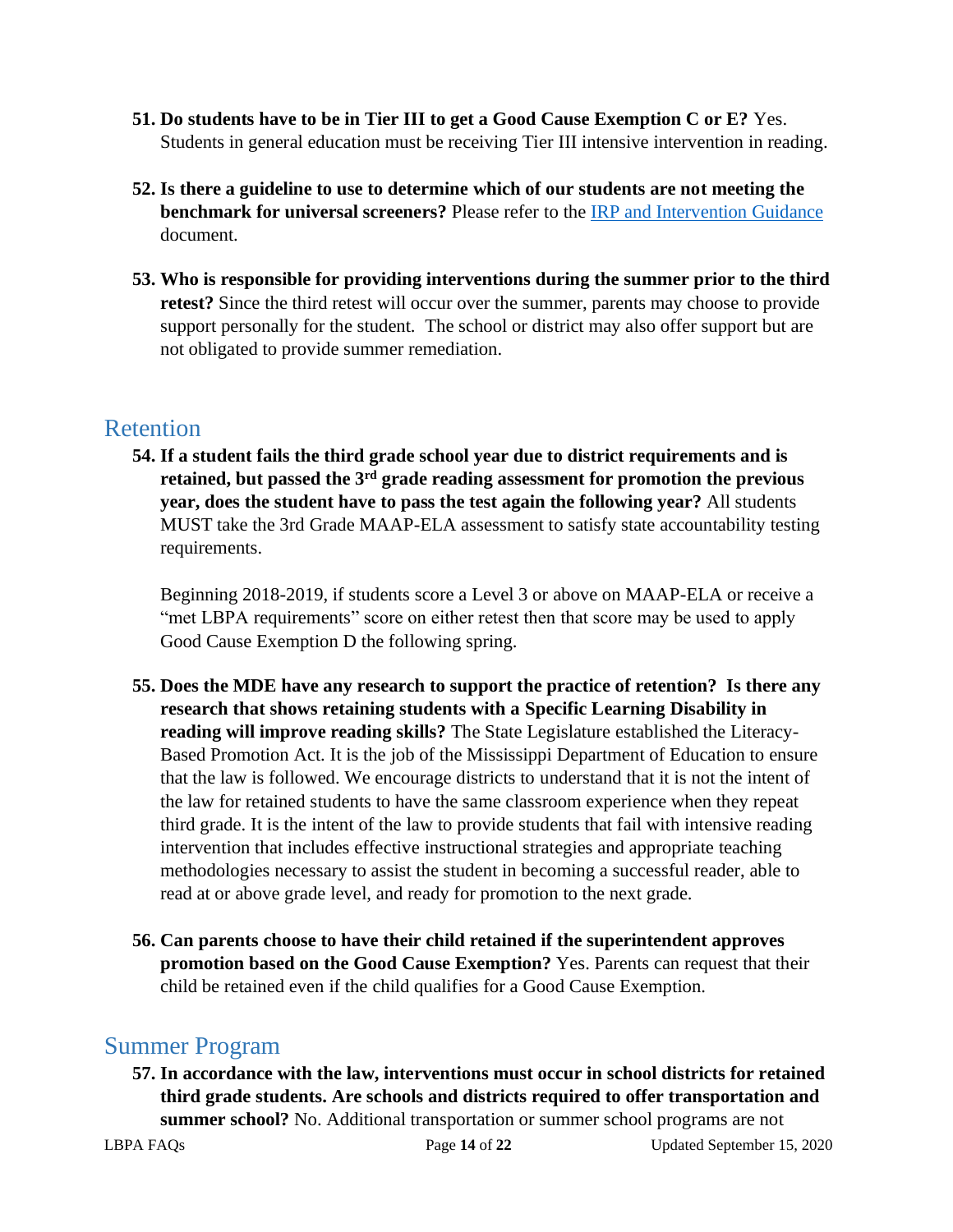required by the law. Interventions should occur during the school year and prior to the first retest window, which is also during the school year. While the law allows for summer reading camps, schools are not required to use this approach.

#### <span id="page-14-0"></span>Test Design

- **58. On the test, will the student be required to answer a question on a higher level of difficulty when he/she has answered the question correctly?** No. The 3rd Grade MAAP-ELA consists of items that are written to address the Grade 3 Mississippi College- and Career-Readiness Standards for English Language Arts.
- **59. Will each question receive the same number of points?** No. The questions on the 3rd Grade MAAP-ELA Assessment are worth either 1 or 2 points depending on the item type. Closed-ended items are worth one point, and open-ended items are worth two points. More specific information about the item types can be found in the [Mississippi](https://districtaccess.mde.k12.ms.us/studentassessment/Public%20Access/Statewide_Assessment_Programs/MAAP-Mississippi%20Academic%20Assessment%20Program/MAP-Blueprints-Interpretive-Guides/MAP%20ELA%203-8%20Blueprint%20Interpretive%20Guide%209.22.16.pdf)  Assessment [Program English Language Arts, Grades 3-8 Blueprint Interpretive Guide.](https://districtaccess.mde.k12.ms.us/studentassessment/Public%20Access/Statewide_Assessment_Programs/MAAP-Mississippi%20Academic%20Assessment%20Program/MAP-Blueprints-Interpretive-Guides/MAP%20ELA%203-8%20Blueprint%20Interpretive%20Guide%209.22.16.pdf)
- **60. Will the score reports for the 3rd Grade MAAP-ELA be a pass/fail roster or a detailed report?** For the 3rd Grade MAAP-ELA, districts will receive a pass/fail roster, and parents will receive an individual student score report indicating if a student met/did not meet the LBPA requirement.
- **61. What should the Test Administrator or Proctor do if a student cannot get through the practice questions on the K-Readiness Assessment?** Districts are encouraged to reference the [Mississippi Accessibility Features and Testing Accommodations for the](https://districtaccess.mde.k12.ms.us/studentassessment/Public%20Access/Statewide_Assessment_Programs/-MKAS2/MKAS2-Accommodations-Manual/MKAS2-Accessibility-Features-and-Testing-Accommodations-February-2015.pdf)  [MKAS](https://districtaccess.mde.k12.ms.us/studentassessment/Public%20Access/Statewide_Assessment_Programs/-MKAS2/MKAS2-Accommodations-Manual/MKAS2-Accessibility-Features-and-Testing-Accommodations-February-2015.pdf)<sup>2</sup> document for accessibility features available for students who experience difficulty answering questions on the Kindergarten Readiness Assessment, which may also include the ability to answer practice questions. Specifically, number 70 on the Accessibility Features states, "Student will dictate or gesture the answers to Scribe, and Scribe will mark answers directly into online test system in the presence of Test Administrator and Proctor." Scribes may read the practice questions and should ensure that practice questions are answered correctly so that students may gain access to the Kindergarten Readiness Assessment. When the assessment begins, the Scribe must record student answers to establish a baseline and determine next steps for addressing deficiencies.

### <span id="page-14-1"></span>Transfer

**62. If a student transfers before or after the 3rd Grade MAAP-ELA is administered and re-enters the district after the beginning of the following school year, then this student is placed in fourth grade based on academic information from the previous school. What if a student enrolls in fourth grade, coming from a homeschool, private school, or other setting?** In accordance with Standard 7 of the Mississippi Public School Accountability Standards, 2018, any transfer student from a school or program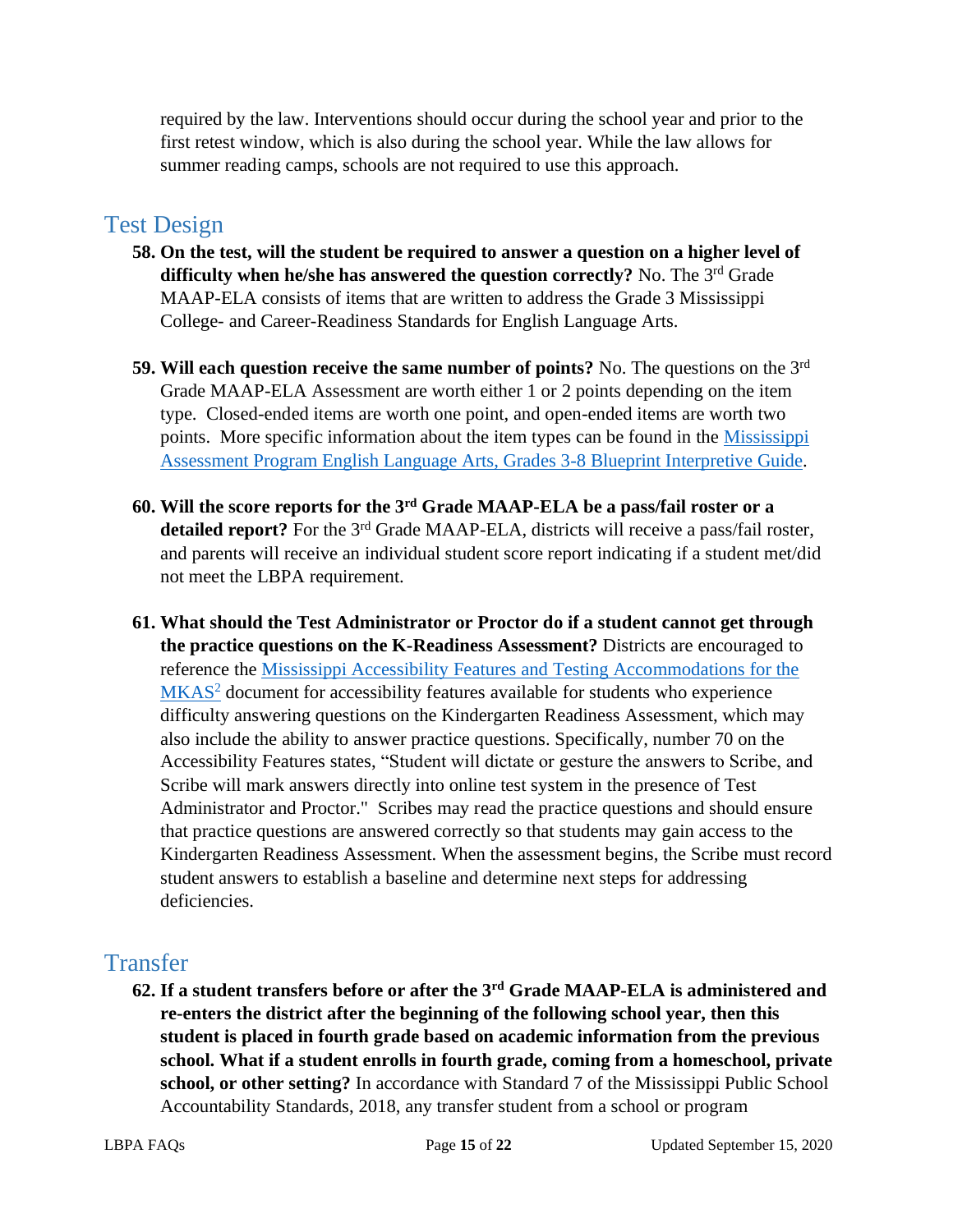(correspondence, tutorial, or home study) not accredited regionally or by a state board of education [or its designee(s)] is given either a standardized achievement test(s) or teacher-made special subject test( $s$ ) to determine the appropriate classification of the student within thirty (30) days after filing for transfer. Notice of the administering of such test(s) shall be given to the applicant not less than five (5) days prior to the date of the administration of such test. It is the local district's responsibility to determine if a school is regionally accredited based on the local district policy. State Board Policy 36.2 states: *Enrollment in a non-public school/program (to include, but not limited to, private schools, parochial schools, home schools, virtual schools, summer schools, independent study/correspondence programs, etc.) shall not be used to circumvent participation in the Mississippi Statewide Assessment System or students meeting the graduation requirements outlined in this policy.*

**63. Does a student who transfers from out-of-state qualify for a Good Cause Exemption?** A student enrolling in Fourth Grade from a regionally or state board accredited school would simply enroll in fourth grade. For students enrolling in fourth grade as a transfer from homeschool, private school, or some other setting, please see the response to question 62.

#### <span id="page-15-0"></span>Transition Class

**64. The LBPA Implementation Guide recommends a transition class after third grade. Will MDE provide any guidance or suggestions about the implementation of this type of class?** Yes. Please visit [Guidelines for Students Identified with a Reading](https://www.mdek12.org/sites/default/files/documents/OAE/Literacy/ResourcesForAdmin/guidelines-for-transition-and-intensive-acceleration-classes_20170406162650_536208.pdf)  [Deficiency and/or for Students Not Promoted](https://www.mdek12.org/sites/default/files/documents/OAE/Literacy/ResourcesForAdmin/guidelines-for-transition-and-intensive-acceleration-classes_20170406162650_536208.pdf) document for guidance.

### <span id="page-15-1"></span>Individual Reading Plan

**65. Is the IRP required for all students?** No. The IRP is required for **any** public school student  $(K-3)$  who, at any time, exhibits a substantial deficiency in reading, as well as any student who was promoted to 4<sup>th</sup> grade with a good cause exemption.

An IRP is **not** required if the K-4 student currently has an IEP with Reading goals. However, if a student's IEP does not currently address reading difficulties and the student later develops a deficit in reading, then the general education and the special education teacher must collaborate to determine whether goals need to be added to the IEP or if an IRP is most appropriate. If a student has an IEP that only has Math goals and the student later begins to struggle in reading, then an IRP must be written for K-4 students.

The individual needs of the student should dictate the goals and the supports provided. The general education teacher and the special education teacher should work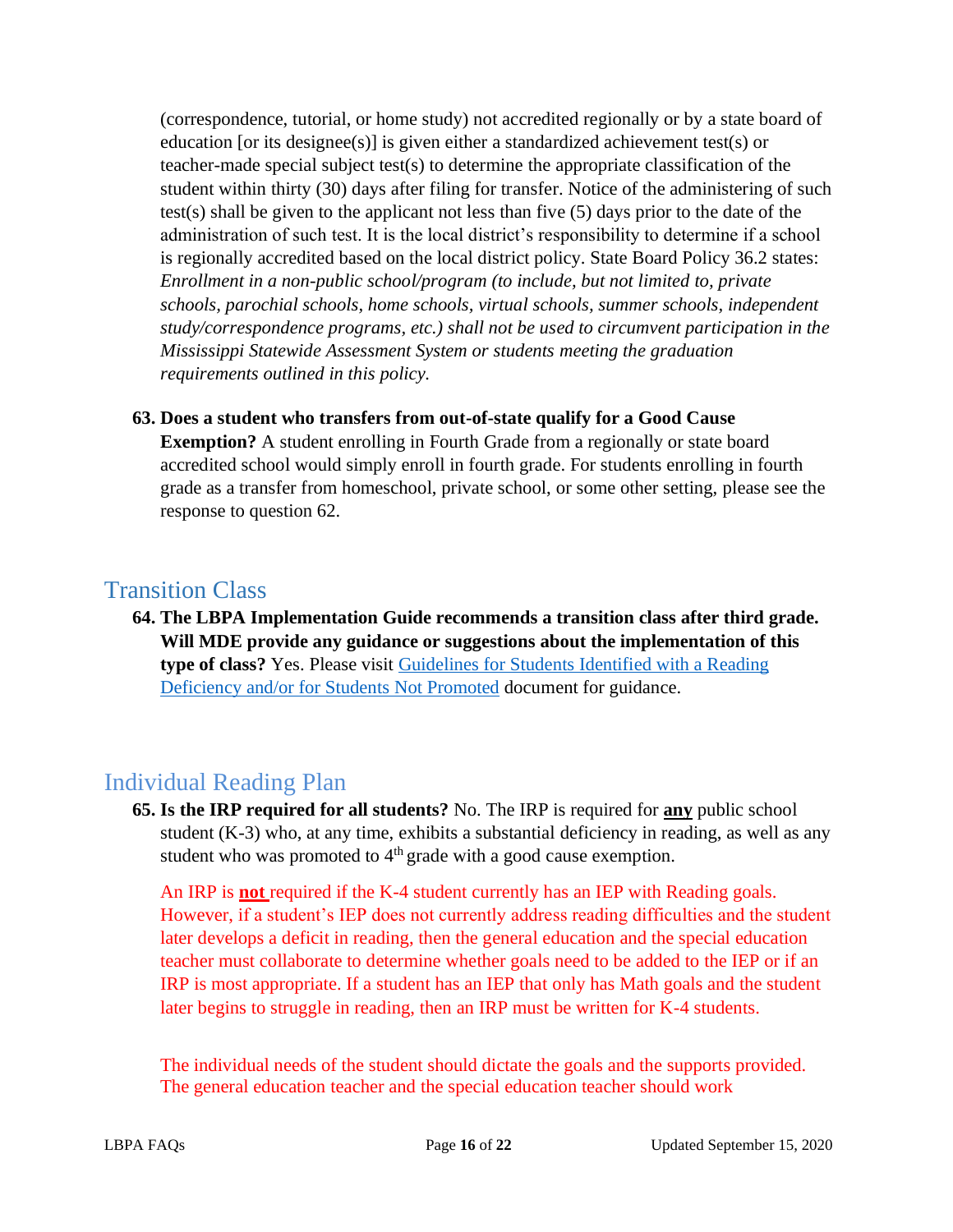collaboratively to develop and implement the IEP and continue to progress monitor as indicated in the IEP.

#### <span id="page-16-0"></span>English Learners

**66. Is an IRP required for EL students who have been identified as having a "substantial reading deficiency"?** Yes. All students (K-3) who, at any time, exhibit a substantial reading deficiency, as well as students who were promoted to  $4<sup>th</sup>$  grade with a good cause exemption are required to have an IRP.

### <span id="page-16-1"></span>Formatting Requirements

**67. Is each school district mandated to use the IRP template developed by the MDE?**  No. The law does not mandate a specific format, only that the format include **all** required components of the IRP as provided within the MDE template and required by law (SB 2157). All services must be appropriately documented in writing. *Note: Your district may adapt/customize the MTSS documentation for Tier III to include the IRP components.*

#### <span id="page-16-2"></span>Individualized Education Program (IEP) and the IRP

- **68. Is the IRP now a requirement in addition to the IEP?** No. The documentation of IEP reading goals and progress monitoring can be substituted for the IRP if the student's current IEP addresses reading difficulties.
- **69. If a student has a 504 Plan and receives intensive therapy in the dyslexia program, does he/she still need the IRP?** Yes. All public school students (K-3) who, at any time, exhibit a substantial deficiency in reading, as well as students who were promoted to  $4<sup>th</sup>$ grade with a good cause exemption are required to have an IRP.
- **70. Is an IRP required for K-3 students receiving special education services who are classified as having a Significant Cognitive Disability (SCD) and who take the alternate assessment?** No. Students classified as having a Significant Cognitive Disability qualify for Good Cause Exemption (GCE) B for "students with disabilities whose Individualized Education Program (IEP) indicates that participation in the statewide accountability assessment program is not appropriate, as authorized under state law". Therefore, a student who meets the criteria for GCE "B" would not be required to have an IRP.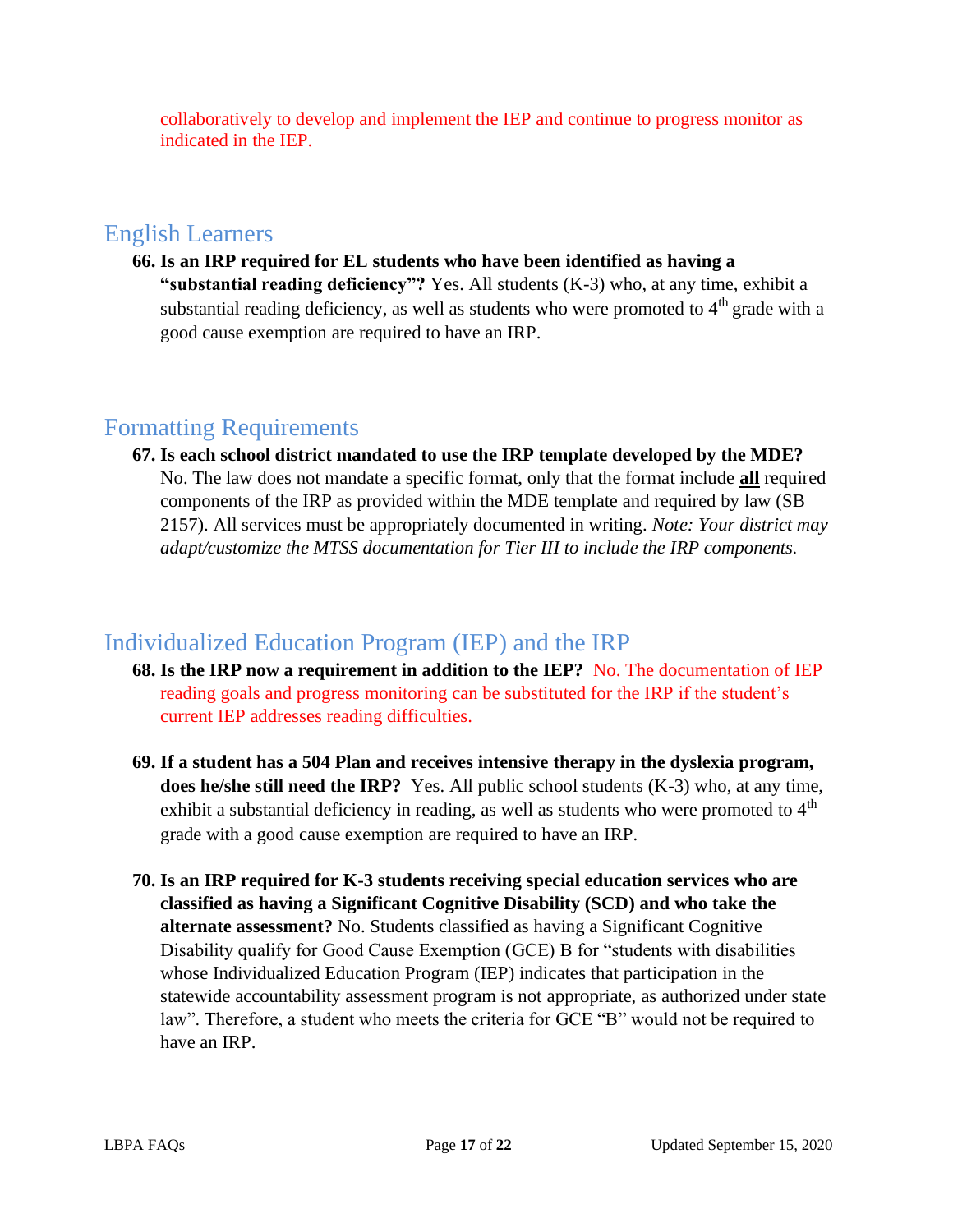#### <span id="page-17-0"></span>Intensive Interventions

- **71. If a student requires an IRP in grades K-3, can we skip Tier II and move the student straight to Tier III.** Yes. Students with a significant reading deficiency requiring an IRP should be considered Tier III students.
- **72. If a student moves out the [intervention guidance levels](https://www.mdek12.org/sites/default/files/Offices/MDE/OA/OSA/Screeners_IRP%20and%20Intervention%20Guidance.pdf) should the intensive interventions cease immediately?** No. Once a student has been identified, it is **recommended** that additional diagnostic information be gathered to make the determination for intervention. Follow the MTSS model for providing tiered support to each student. In addition, progress monitoring for Tier II and III should be completed as **recommended** by the MTSS model to determine if students are progressing or regressing between levels based on the effectiveness of the intervention(s). Multiple measures should be used to determine which students need intervention or when to remove a student from intensive intervention services (Tier III).

## Kindergarten Students and the IRP

<span id="page-17-1"></span>**73. When should an IRP be completed for a kindergarten student?** It is recommended that an IRP be completed for a kindergarten student after results from both the beginningof-year screener and the first progress monitoring assessment, which typically occurs in September, have been administered. Once a student has been identified, it is **recommended** that additional diagnostic information be gathered to make the determination for intervention. Therefore, multiple data points should be used to determine substantial reading deficiencies.

## <span id="page-17-2"></span>Maintaining Documentation

- **74. Who is responsible for developing the IRP?** This will be a district decision. Typically, the Teacher Support Team (TST) will be responsible for developing the IRP.
- **75. When should the IRP be completed?** The law requires that students identified with a substantial reading deficiency be given intensive reading instruction and intervention immediately following the identification of the deficiency. The current requirements for Part 3, Chapter 41: Intervention state, "After a referral is made, the TST must develop and begin implementation of an intervention(s) within 2 weeks." Follow the MTSS model and your local district tier process for determining placement in Tier II or Tier III interventions. For the 2020-2021 school year, it is recommended that an IRP be completed after results from both the beginning-of-year screener and the first progress monitoring assessment, which typically occurs in September, have been administered. Once a student has been identified, it is **recommended** that additional diagnostic information be gathered to make the determination for intervention. Therefore, multiple data points should be used to determine substantial reading deficiencies.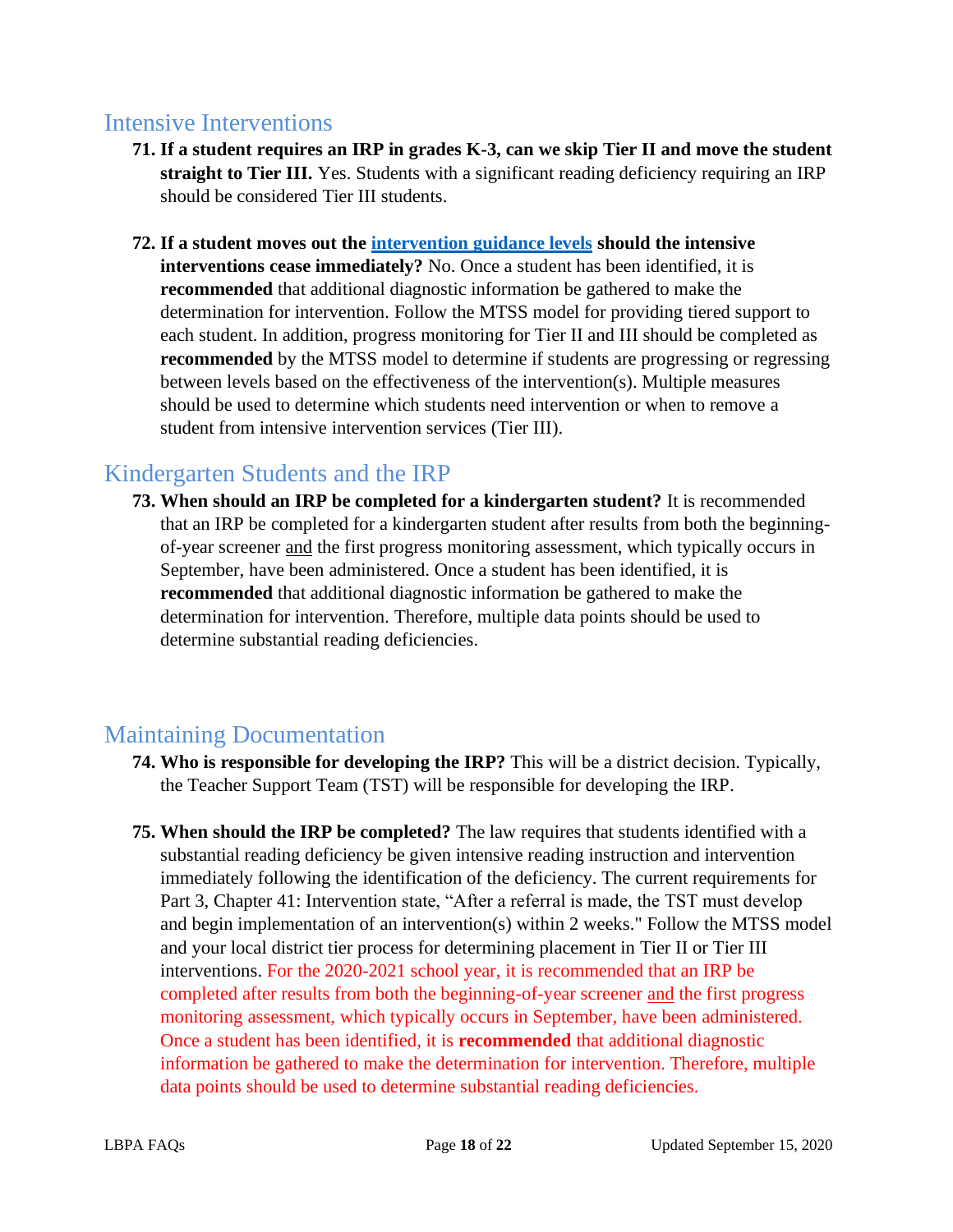- **76. Does IRP documentation remain at the district level or should it be submitted to the MDE?** IRP documentation should be housed at the school/classroom in which the student receives reading instruction. *Note: In the event of an audit, documentation may be requested for review.*
- **77. Should a new IRP be completed at the beginning of each school year?** Yes. Each year, student data should be used to determine whether a student will need an IRP. This meeting should be conducted by the teacher support team.
- **78. Where should the IRP be archived at the end of the year**? In accordance with State Board Policy Chapter 3, Rule 41.1, Intervention, the IRP is a component of the MTSS documentation and should be stored with those documents.
- **79. Are the IRP and Good Cause Exemption documentation packets available for digital input and storage?** Yes. Both are available in digital PDF.

### <span id="page-18-0"></span>Multi-Tiered System of Supports (MTSS) and the IRP

**80. Should districts use the IRP forms or the MTSS forms for students in grades K-3?**  Districts can choose to use the IRP documentation or the MTSS documentation including Appendix E. Districts should not use both.

### <span id="page-18-1"></span>Parental Notification

- **81. How often should parents be notified in writing that their child has a substantial reading deficiency?** Parents should be notified in writing immediately upon the determination of a reading deficiency, and subsequently with each quarterly progress report until the deficiency is remediated.
- **82. Does the IRP serve a dual purpose as the notification form to parents as required by**  law? No. The parent notification letter is a different document. The IRP is not intended to serve as parental notification; however, it is recommended that the IRP be shared with parents.
- **83. Should the IRP documentation be discussed with the parent at a meeting or sent home with the student?** It is **recommended** that the designated individual or team meet with the parent to discuss the IRP.
- **84. What should be included in the written Parent Notification Letter when a substantial reading deficiency has been determined?** If a K-3 student is identified with a substantial reading deficiency, parents must be notified by the student's teacher in writing of the following:
	- a) That the student has been identified as having a substantial deficiency in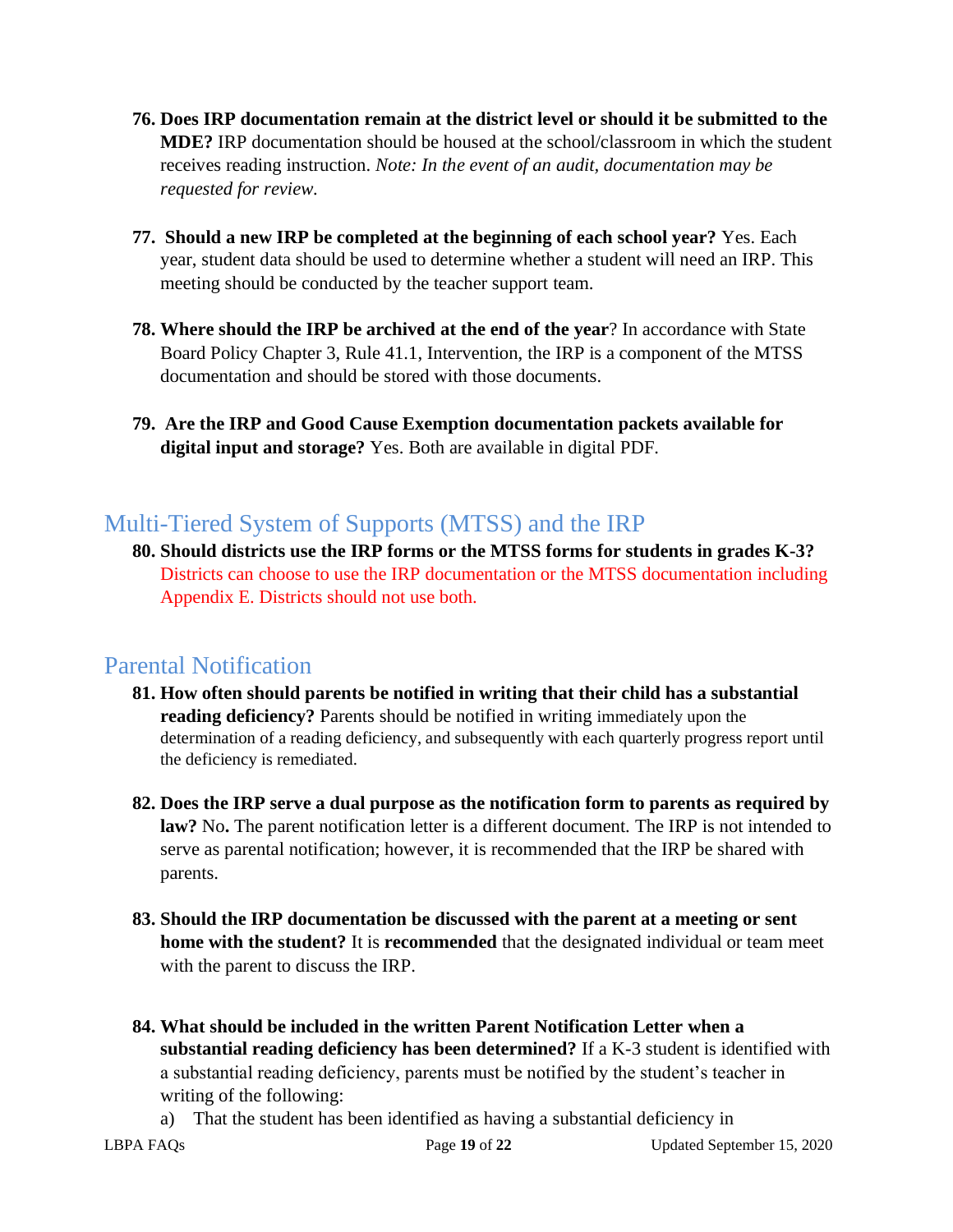reading;

b) A description of the services that the school district currently is providing to the student;

c) A description of the proposed supplemental instructional services and supports that are designed to remediate the identified area of reading deficiency which the school district plans to provide the student, as outlined in the student's **Individual Reading Plan**;

d) That if the student's reading deficiency is not remediated before the end of the student's Third-Grade year, the student will not be promoted to Fourth Grade unless a good cause exemption specified under Section 37-177-11 is met.

### <span id="page-19-0"></span>Progress Monitoring

- **85. How should progress monitoring be conducted?** Progress monitoring should be done with specific probes that monitor students' progress on the exact skill or deficiency that is being addressed through interventions. If the probe is too broad, growth may not be clearly evident.
- **86. How often should progress monitoring be performed?** According to the law, teachers must collect baseline data within the first thirty (30) days of school via a state-approved screener and monitor the progress of each student at the middle and end of the year. In accordance with MTSS guidelines, it is recommended that progress monitoring occur according to the following timeline:
	- a. **Tier I –** Formal monthly progress monitoring;
	- b. **Tier II –** Bi-weekly progress monitoring; and,
	- c. **Tier III –** Weekly progress monitoring.

For the 2020-2021 school year, the State Board of Education approved a waiver to extend the screening window to include the first forty-five (45) days of school.

### <span id="page-19-1"></span>Substantial Reading Deficiency

- **87. How is a substantial reading deficiency identified?** A substantial deficiency in reading **may** be defined through performance on a reading screener approved or developed by the State Department of Education **or** through locally determined assessments and teacher observations conducted in grades K-3, through statewide end of the year assessments or approved alternate yearly assessments in grade 3.
- **88. What is a substantial reading deficiency?** A score in the *[Intervention Guidance](https://www.mdek12.org/sites/default/files/Offices/MDE/OA/OSA/Screeners_IRP%20and%20Intervention%20Guidance.pdf) as set by the MDE list of approved screeners* **MAY** represent a "substantial deficiency" in reading. Schools/Districts using other assessments should review the **recommended**